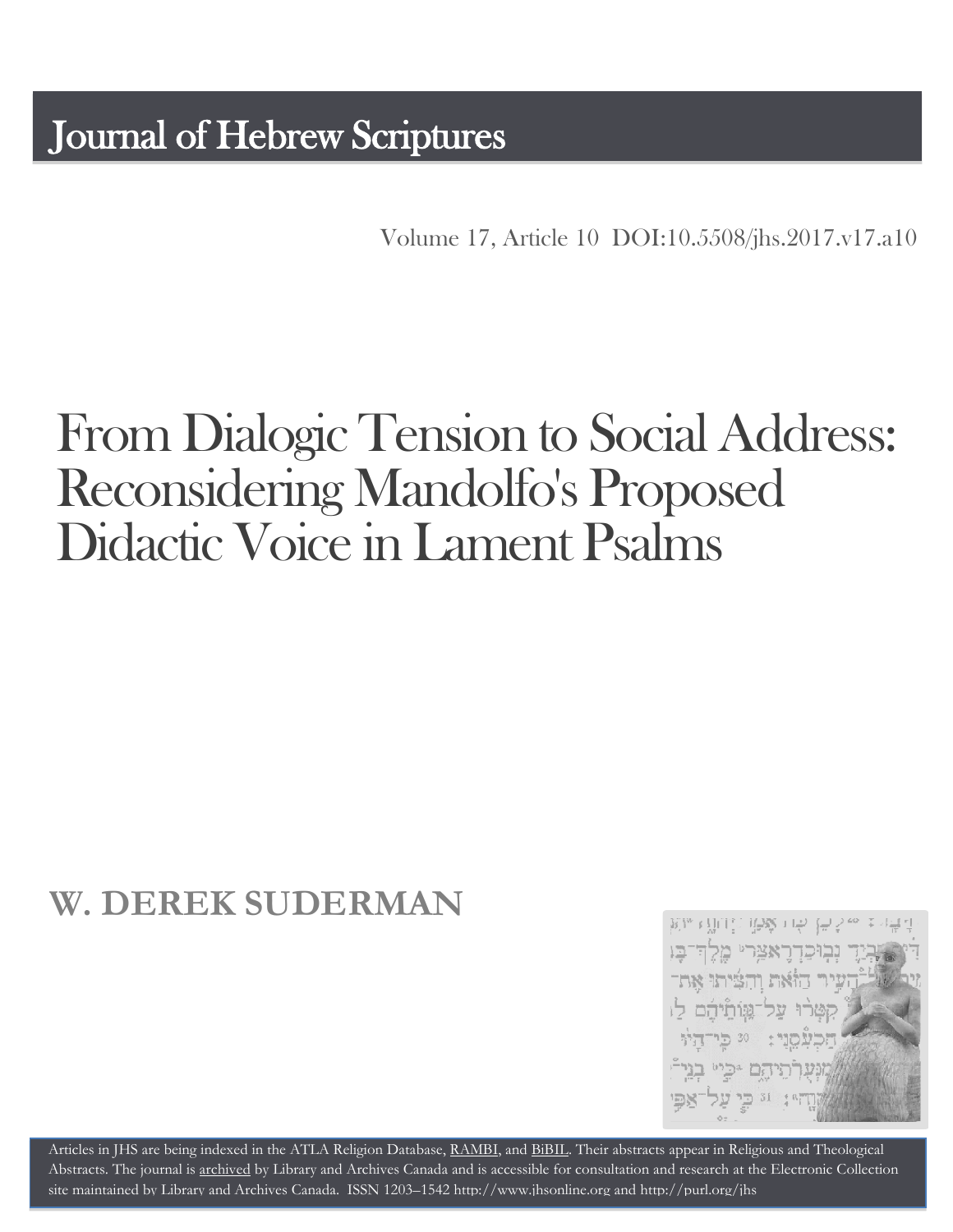### **FROM DIALOGIC TENSION TO SOCIAL ADDRESS: RECONSIDERING MANDOLFO'S PROPOSED DIDACTIC VOICE IN LAMENT PSALMS\***

#### W. DEREK SUDERMAN CONRAD GREBEL UNIVERSITY COLLEGE UNIVERSITY OF WATERLOO

In *God in the Dock*, Carleen Mandolfo seeks to explain why many individual lament psalms move from first person speech directed to God to third person speech about the divine, proposing that in multiple instances grammatical and content clues signal "interjections" of a secondary voice that interrupt the speech of the initial supplicant. As she writes: "In a number of laments, a third person, didactic voice, is inserted into what otherwise constitutes a prayer."<sup>1</sup> As a result, she argues that this material should be understood as addressed *to* the supplicant, rather than reflecting speech *by* him/her. Since such interjecting voices reflect "a very different tone" and even "different consciousnesses" than that of the initial supplicant,<sup>2</sup> she suggests that "the best way to 'turn toward' the socio-theological world of ancient Israel is by reading with ears tuned to hear more than one voice, and hence more than one worldview."<sup>3</sup> Mandolfo then engages in "dialogic reading" that seeks to identify this secondary voice and uncover underlying tension through the detailed exposition of multiple psalms.

In her book Mandolfo helpfully draws attention to the social audience of lament, and her recognition that these "prayers" seek to affect *both* social and divine audiences proves significant and

<sup>\*</sup> I would like to express thanks to: the École Biblique et Archéologique in Jerusalem for providing the hospitable setting in which this article was completed; the Canadian Friends of the École Biblique for funding my stay; Conrad Grebel University College for my sabbatical leave and travel support; and the anonymous reviewers whose comments strengthened the final version. Of course, any errors or omissions are my own.

<sup>1</sup> C. Mandolfo, *God in the Dock: Dialogic Tension in the Psalms of Lament* (JSOTSup, 357; London/New York: Sheffield Academic, 2002), 1.

<sup>2</sup> Ibid., 2.

<sup>3</sup> Ibid., 4.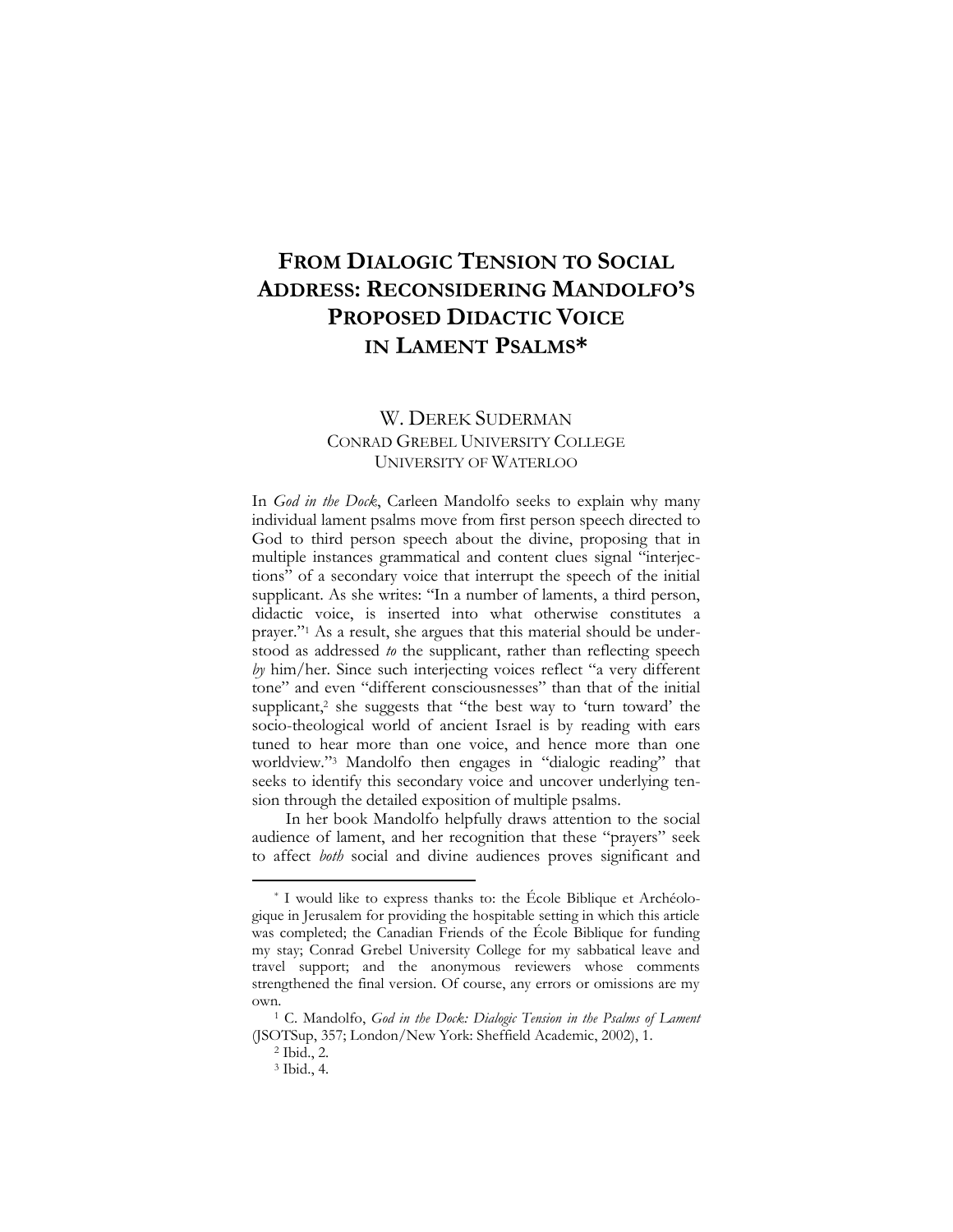often undervalued.<sup>4</sup> She also clearly situates her study methodologically, clarifying that she is not primarily interested in reconstructing the original *Sitz im Leben* of the material but rather in "delineating separate rhetorical *roles* within each psalm."<sup>5</sup> As a result, while many scholars have proposed diachronic explanations for the grammatical features she discusses, Mandolfo concentrates on the rhetorical function of the texts as they stand.<sup>6</sup> Thus, while aware of the Psalter's long composition and redaction history, this article focuses on Mandolfo's rhetorical reading of specific psalms and so largely brackets out diachronic discussion.<sup>7</sup>

Although there is much to commend Mandolfo's work, there are also persistent difficulties with her approach. While she claims "that the phenomenon being investigated is, at the very least, identifiable on a textual level,"<sup>8</sup> both the grammatical and contentbased criteria for identifying a secondary didactic voice within these psalms prove tenuous. Ultimately, Mandolfo's proposal for a dialogical reading of these psalms does not prove convincing; passages where she proposes "voicing shifts" with multiple speakers are consistently better understood as reflecting shifts in address where the supplicant moves back and forth between divine and human audiences. Nonetheless, Mandolfo's sustained attention to "horizontal" social speech and her systematic attempt to explore its rhetorical function has pointed towards new interpretive possibilities.

<sup>4</sup> Ibid., 6. On the difficulty of equating lament with prayer, see: W.D. Suderman, "Are Individual Complaint Psalms Really Prayers? Recognizing Social Address as Characteristic of Individual Complaints," in R. Heskett and B. Irwin (eds.), *The Bible as a Human Witness to Divine Revelation: Hearing the Word of God Through Historically Dissimilar Traditions* (LHBOTS; London/New York: T&T Clark, 2010), 153–60.

<sup>5</sup> Mandolfo, *God in the Dock*, 29; original emphasis.

<sup>6</sup> Following her discussion of specific examples, Mandolfo employs Mikhail Bakhtin's work to link her rhetorical observations to a historical framework, explaining that: "Bakhtin provides textual scholars with a method of research that gleans the best from those approaches dedicated to probing either synchronic or diachronic inquiries exclusively." Ibid., 156.

<sup>7</sup> For an excellent resource that explores the historical development of particular psalms, see: F.-L. Hossfeld and E. Zenger, *Psalms*, 3 vols. (Hermeneia: A Critical and Historical Commentary on the Bible; Minneapolis, MN: Augsburg Fortress, 2005–11).

<sup>8</sup> Mandolfo, *God in the Dock*, 28.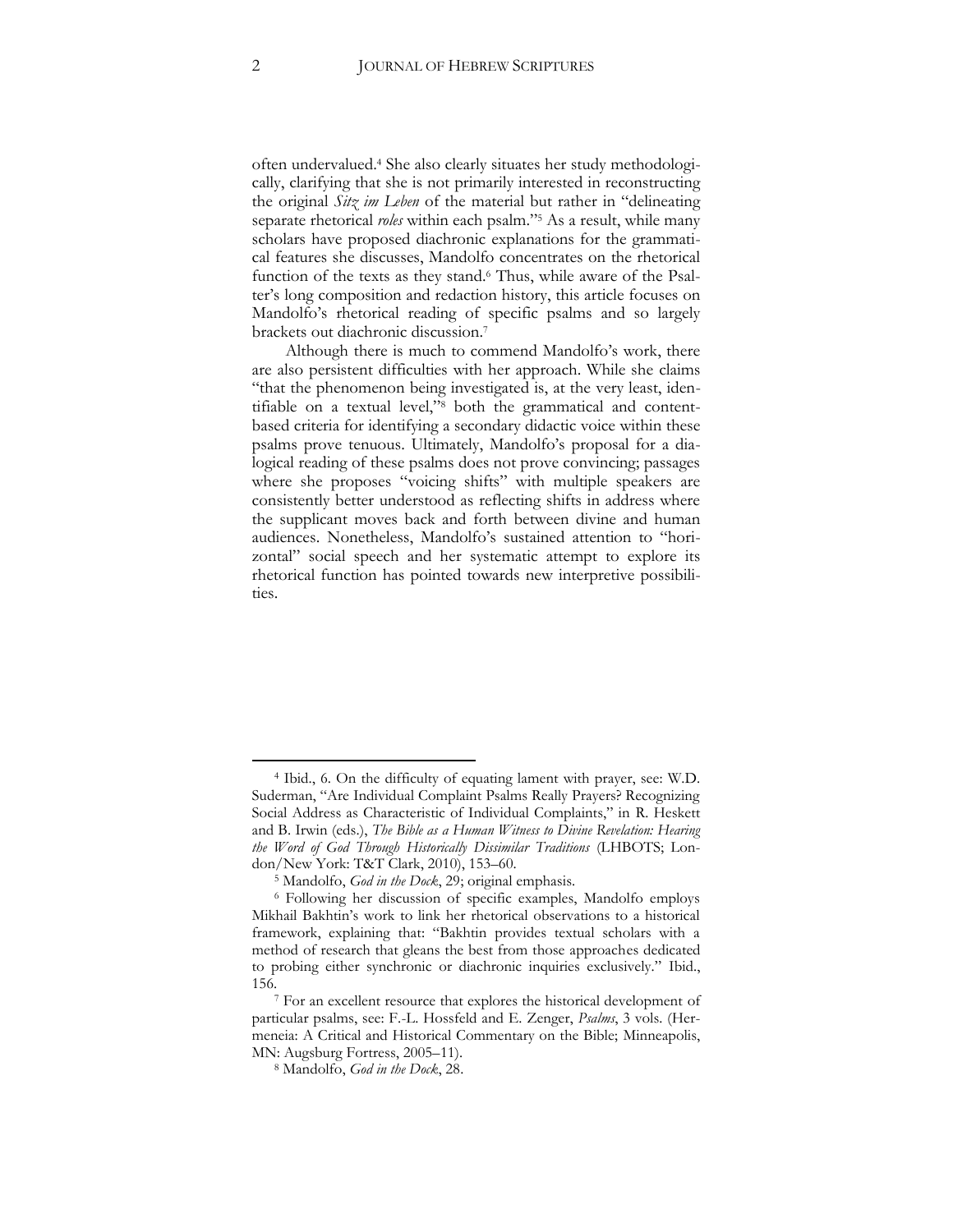#### **RECONSIDERING THE LOGIC OF "DIALOGIC PSALMS": PSALMS 4 AND 7**

Limiting herself to "psalms that primarily occur in the form of a prayer (human-to-deity discourse),"<sup>9</sup> Mandolfo seeks to distinguish between the main speaker and the "didactic voice" that interrupts this first level of speech. She proposes three criteria for identifying this secondary voice: first, the psalm shifts grammatically from direct speech to the divine to third person speech about Yhwh addressed to a human audience; second, this section of the psalm lacks first common singular (hereafter 1c.s.) referents pointing back to the initial supplicant;<sup>10</sup> and third, the content of this speech is "instructional" or "didactic" in nature.<sup>11</sup> Since Mandolfo initiates her study with Pss 4 and 7 as emblematic, I will explore the logic of her approach here in more detail.

#### **PS 4**

Mandolfo identifies Ps 4 as a particularly strong example of a "dialogic psalm," placing it on the very first page of her book. Since it illustrates her argument for the presence of a secondary voice, Mandolfo's translation is worth citing in full:

v. 2 When I call, answer me, God of my justice;

when besieged, widen the ramparts for me.

Pity me and hear my prayer.

v. 3 People, how long will my glory be turned to shame?

You love vanity, you seek falsehood. sela.

*v. 4 Know that YHWH sets apart the devout for himself.*

YHWH hears when I call to him.

*v. 5 Tremble and sin not;*

*speak in your heart (contemplate), upon your bed, and be silent, sela.*

- *v. 6 Offer offerings for Justice (for a just outcome), and trust YHWH.*
- v. 7 Many say, "Who will show us good?"

Lift upon us the light of your presence, YHWH.

<sup>9</sup> Ibid.

<sup>10</sup> To be more concise, some recurrent grammatical terminology related to person, gender and number will be abbreviated. Thus, first common singular will appear as 1c.s., third masculine plural as 3m.p., etc.

<sup>11</sup> Mandolfo, *God in the Dock*, 29–30.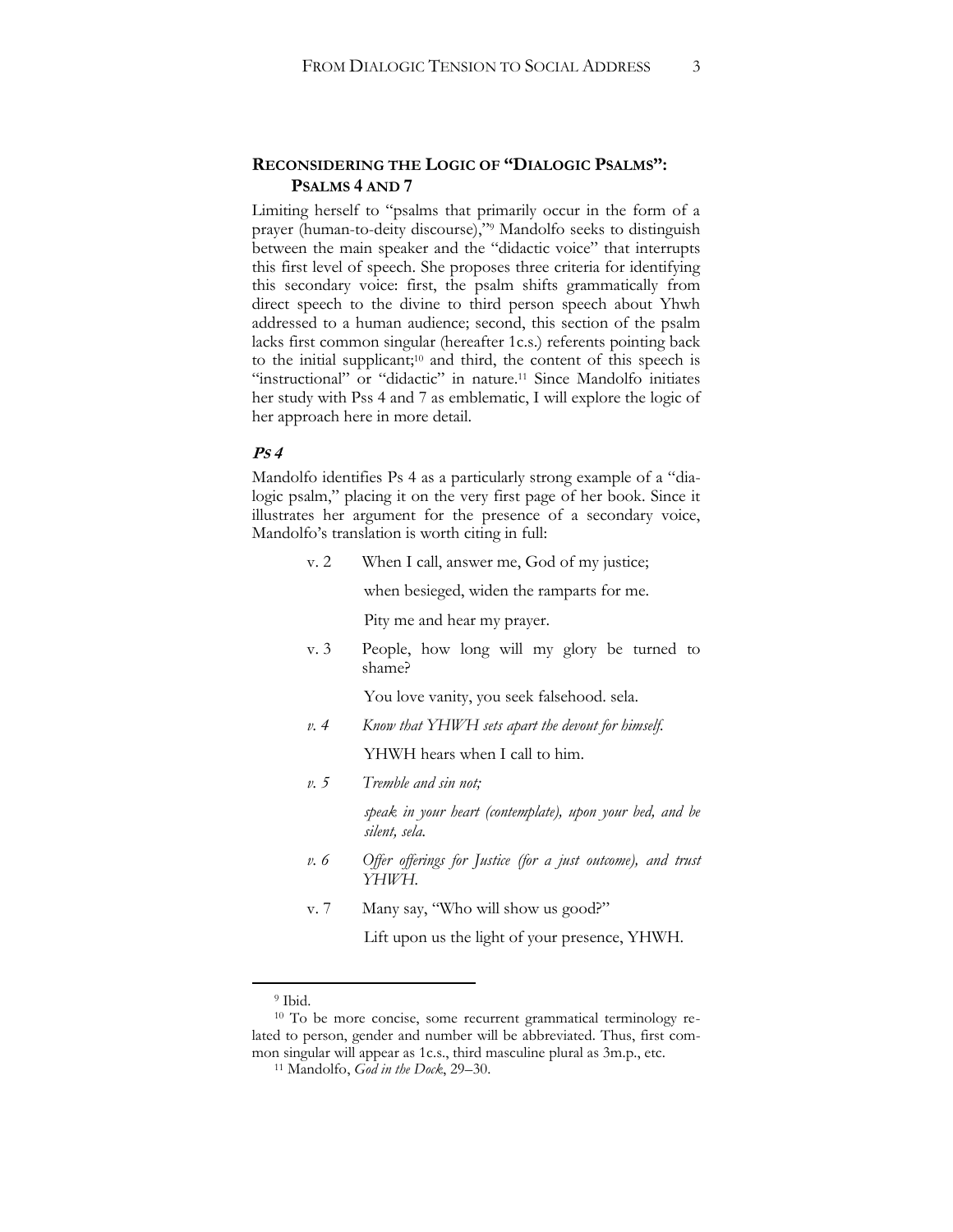v. 8 You have put joy in my heart;

their grain and wine have increased.

v. 9 In peace, I will both lie down and sleep;

for you, YHWH, alone, cause me to dwell in security.<sup>12</sup>

Mandolfo notes that Ps 4 begins and ends with direct address to Yhwh (vv. 2, 7–9), and points out the pronounced shift to a human audience in v. 3.<sup>13</sup> She then italicizes both vv. 4a and 5–6 to identify these verses as a distinct "didactic voice" that responds to and instructs the supplicant, while speaking of Yhwh in third person. As Mandolfo explains:

What is clear is that in what is essentially a prayer (human-to-God discourse), human-to-human discourse is interjected. . . Verse 2 makes it clear that the petitioner is asking God to vindicate her. In such a context, it seems somewhat unlikely that the petitioner would then take it upon herself to chastise directly the opponents. It is common throughout the psalms to hear the supplicant complain about enemies, but **it is rare to hear them directly addressed**. Instead of spoken *by* the petitioner, these verses might be addressed *to* the petitioner (and audience) in response to the request made in v. 2.<sup>14</sup>

In Mandolfo's view, the grammatical elements here are accompanied by "a confident, knowledgeable manner" that reflects a different voice.<sup>15</sup> The end of the psalm turns back to address God directly (vv. 7–9), employing various 1c.s. elements that signal a return to the petitioner's voice. In sum, Ps 4 progresses from an initial "petition," through "instruction" from a second voice to the congregation (including the petitioner), and finally to "resolution."<sup>16</sup>

What was initially described as a tentative proposal has now become more certain: "The fact is that this rhetorically complex psalm makes better sense if different discourses are heard in conversation."<sup>17</sup> However, Mandolfo's hypothetical reconstruction proves unnecessary, since the psalm is more consistent heard as a single speaker addressing multiple audiences than spoken by multiple voices.

Attending to shifts in address, Ps 4 proves relatively straightforward in both grammar and content. It begins with a standard invocation calling on God to "answer," "be gracious," and "listen"

<sup>12</sup> Ibid., 30–31.

<sup>13</sup> Mandolfo, *God in the Dock*, 31.

<sup>14</sup> Ibid., 32. Italics in original; bold added for emphasis.

<sup>15</sup> Ibid., 32–33.

<sup>16</sup> Ibid., 31.

<sup>17</sup> Ibid., 33.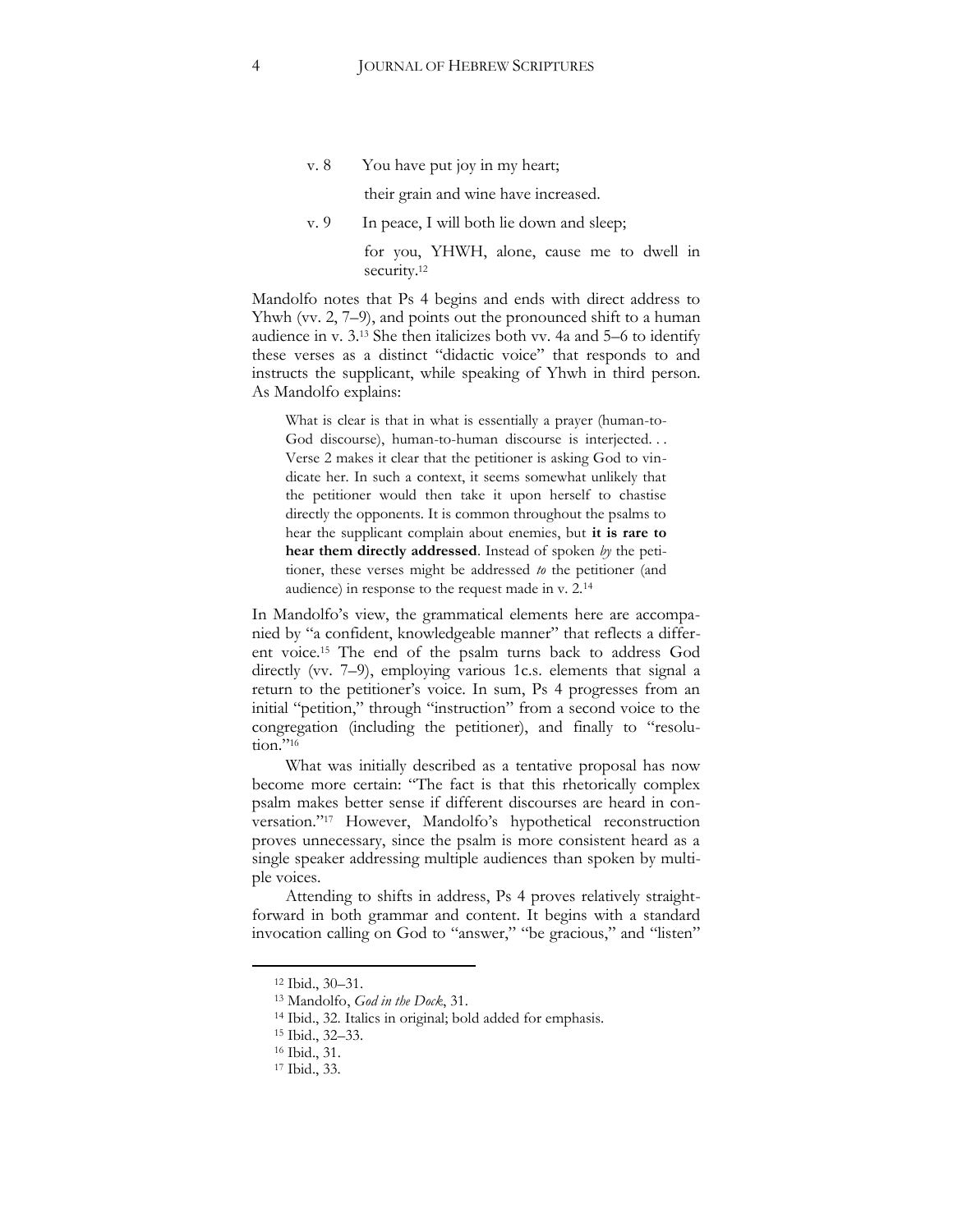(v. 2). Rather than an anomaly to be resolved, the string of m.pl. imperatives Mandolfo reads as markers of a separate voice (v. 4a, 5–6) coheres with the explicit address to the אישׁ בני in v. 3.<sup>18</sup> While she admits that her division of v. 4 into two voices is "somewhat awkward," Mandolfo points to "the fact that vv. 4a and 5–6 share verbal forms and a similar exhortative tone" as evidence for a second voice.<sup>19</sup> However, she does not note that the strongest social exhortation of the psalm appears together with explicitly 1c.s. elements in v. 3, which proves striking given her assertion that social speech to the enemy is unusual (cf. Ps 6:9). While v. 7 quotes the "many," the end of the psalm then turns away from its social audience to return to address the divine directly (vv. 8–9). In other words, 1c.s. elements underscore the move away from the quotation of the "many" in the previous verse, not from a separate voice.<sup>20</sup>

Thus, Ps 4 moves with minimal difficulty from direct address to God, through extended social address, and finally to addressing Yhwh directly once again. Since the entire section from vv. 3–6 both speaks of Yhwh in third person *and* addresses a m.pl. social audience explicitly identified as the "sons of man," a reconstructed "didactic voice" and complicated rhetorical process proves unnecessary. The most that can be said on grammatical grounds is that the *audience* shifts in Ps 4; any perceived "shift in voice" results from the methodological assumptions Mandolfo employs rather than the wording itself.

Pointing to content as grounds for a second voice in Ps 4 also proves wanting. Although Mandolfo suggests a tension between the initial address to God requesting divine support and the middle verses implying that the psalmist is responsible for his own distress, such a discrepancy arises from the hypothesis of a second voice and her assertion that the same person does not normally address both divine and social audiences.<sup>21</sup> However, this tension disappears if these verses reflect the supplicant's speech to a social audience.<sup>22</sup>

<sup>18</sup> As Erhard S. Gerstenberger notes, "the supplicant seems to confront the enemies face to face." E.S. Gerstenberger, *Psalms, Part 1: With an Introduction to Cultic Poetry* (FOTL, 14; Grand Rapids, MI: Eerdmans, 1988), 55.

<sup>19</sup> Mandolfo, *God in the Dock*, 32.

<sup>20</sup> Where Mandolfo sees only the first line of v. 7 as the words of the "many," I concur with Hans-Joachim Kraus and Gerstenberger that the entire verse represents such attributed speech. See H.-J. Kraus, *Psalms 1– 59* (Minneapolis, MN: Augsburg Fortress, 1993), 144; Gerstenberger, *Psalms, Part 1*, 56.

<sup>21</sup> Mandolfo, *God in the Dock*, 33–34.

<sup>&</sup>lt;sup>22</sup> Mandolfo's claim that the petitioner needs to "search her own soul" assumes rather than demonstrates a second voice. Otherwise this aspect simply continues the social challenge begun in v.3. Ibid., 34.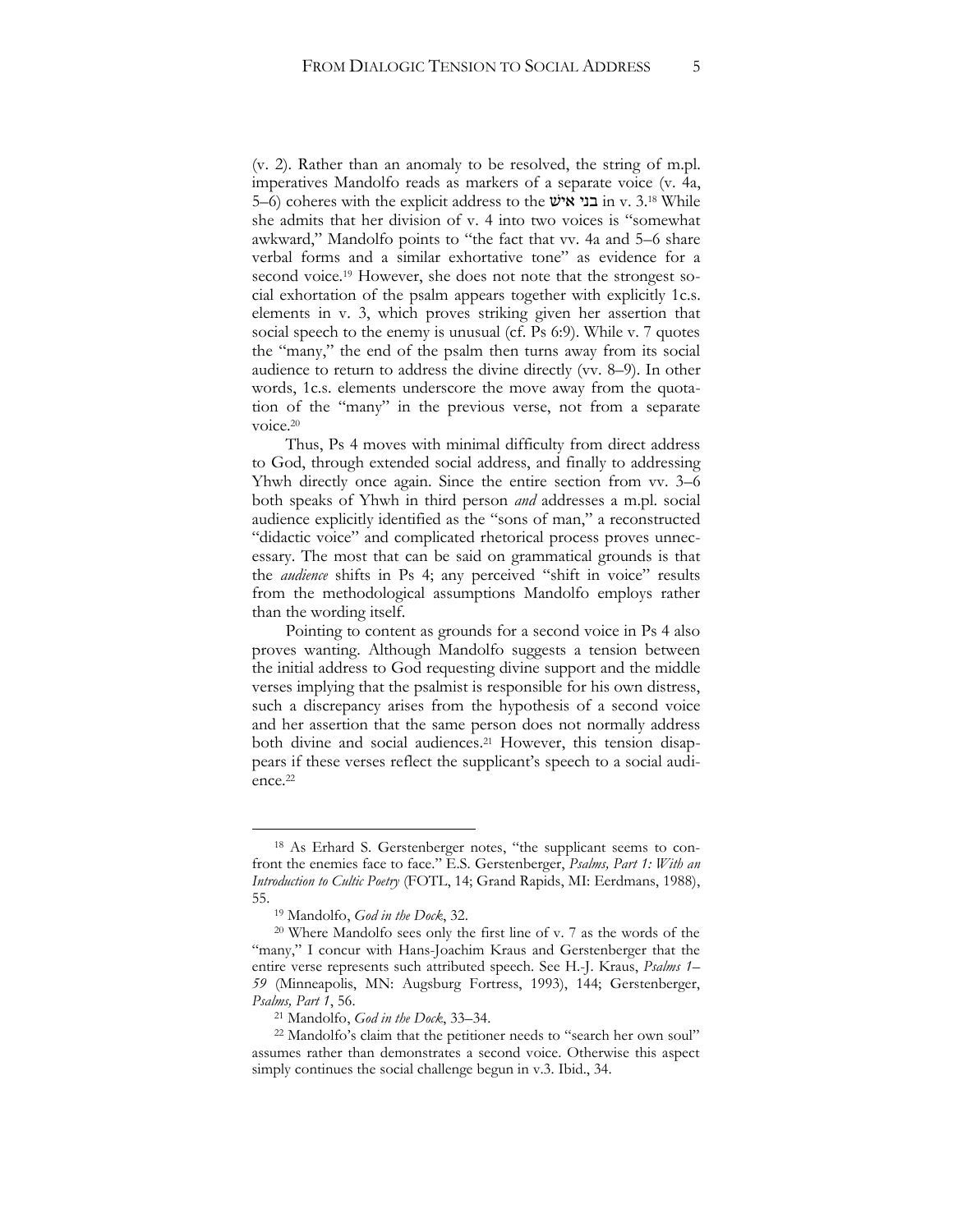With regards to content, Mandolfo's argument for a secondary didactic voice here emerges from her assertion that "it is rare to hear [enemies] directly addressed."<sup>23</sup> While this claim about the scarcity of social address provides the impetus for attributing such material in Ps 4 and elsewhere to someone else, the purported tensions Mandolfo identifies dissipate if one remains with the more clear grammatical division of the psalm based on shifting address.

If Ps 4 represents the paradigmatic example of a dialogic psalm, the criteria for this category warrant more scrutiny. Indeed, Mandolfo's next example further complicates her proposal by raising questions about the grammatical basis for her approach.

#### **PS 7**

Mandolfo sees Ps 7 as a dialogic psalm that begins with the voice of the supplicant (vv. 2–8), moves back and forth between two voices (vv. 9–11), contains an extended section she attributes to a secondary voice (vv. 12–17), and finally returns to the voice of the supplicant (v. 18).

As Mandolfo notes, Ps 7 begins unambiguously with direct address to the divine, punctuated by 1c.s. elements pointing back to the supplicant. Since it proves pivotal for her argument, I have provided Mandolfo's rendition of the middle portion of the psalm:

v. 7 Arise, YHWH, in your anger;

lift yourself up against the fury of those vexing me.

Rouse yourself on my behalf.

Ordain fairness!

- v. 8 Let the congregation of the tribes encompass you, and for their sake return to the high place (seat of judgment?).
- *v. 9 YHWH arbitrates between the peoples*;

judge me, YHWH, according to my innocence,

and according to my integrity within me.

v. 10 Let the wickedness of the evil ones cease, and establish the just.

*The one who tests the thoughts and emotions is a just god*.

v. 11 My defense depends on a god who saves the upright of heart.

<sup>23</sup> Ibid., 32.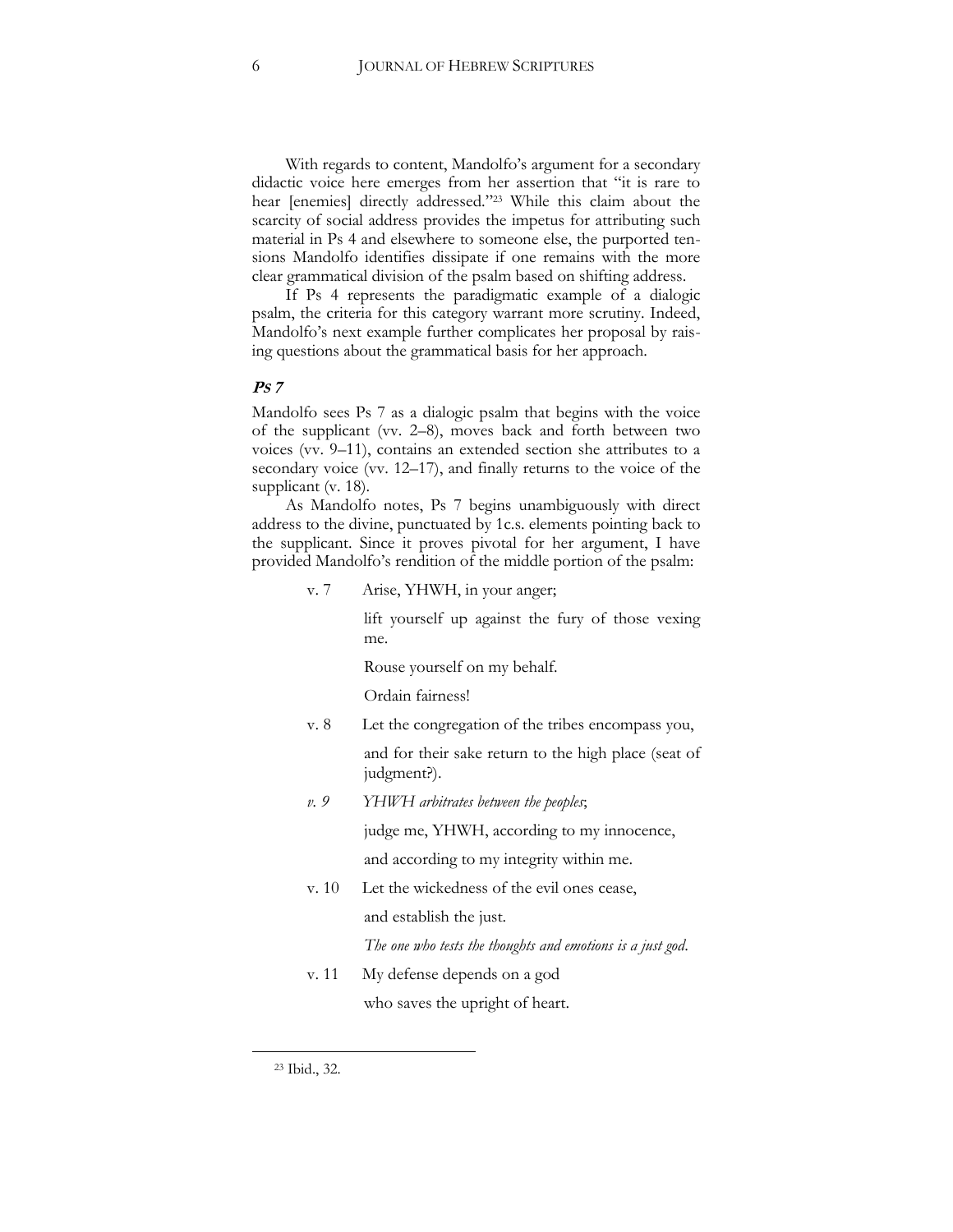#### *v. 12 God is a just judge, but a god who is indignant every day*. 24

While Mandolfo points to the continuation of m.s. imperatives and 2m.s. suffixed pronouns as indicators that v. 8 is a "continuation" of v. 7 spoken by the supplicant, she contends that the change to third person speech about Yhwh as well as the verb forms and a slight change in vocabulary in parallel elements "signals a new voice" in v. 9a, with vv. 9–10 then alternating back and forth between the two.<sup>25</sup> In her reading this secondary voice employs ידין to state a claim about "YHWH's attributes" in the indicative in the first colon that then moves into the supplicant's "plea . . . responding directly to the previous interjection" with the imperative שׁפטני in the second.<sup>26</sup> In effect, where the psalm addresses a social audience, she reads this as speech *to* rather than *by* the initial supplicant, distinguishing between imperative requests and descriptions of the divine. Finally, Mandolfo identifies Ps 7:12 as introducing an extended section of "didactic voice" (vv. 12–17).<sup>27</sup>

As with Ps 4 Mandolfo appeals to both grammar and content to make her case, and once again both criteria prove wanting. Most striking, this psalm challenges the two elements that provide the grammatical basis for her approach, where speech shifts away from direct address to the divine and there is a lack of 1c.s. elements referring back to the supplicant. While she initially describes Ps 7:11 as grammatically "ambiguous,"<sup>28</sup> Mandolfo notes that this verse both speaks of God in third person *and* contains explicit 1c.s. elements that point back to the initial speaker. While she compares the psalm's movement to a square dance, Mandolfo does not address the implications of her admission that in v. 11 "it seems we are hearing *the supplicant in conversation with someone other than God*."<sup>29</sup> If the supplicant addresses a social audience here, then the main grammatical basis for attributing other social address to a secondary voice dissipates.

Finally, Mandolfo also identifies the following section as reflecting a didactic voice, based on content:

It seems somewhat illogical to assign vv. 13–17 to the supplicant (although scholars often do it). It seems unlikely that the voice that petitions the deity in a time of crisis to intercede against her enemies is the same voice that confidently asserts a

<sup>24</sup> Mandolfo, *God in the Dock*, 35. Italics are original, designating the "didactic voice" she proposes in the psalm.

<sup>25</sup> Ibid., 37. Mandolfo is more hesitant about v. 10: "Verse 10b *may*  shift again; the deity . . . is once again described, not addressed." Emphasis added.

<sup>26</sup> Mandolfo, *God in the Dock*, 37.

<sup>27</sup> Ibid., 37–38.

<sup>28</sup> Ibid., 37.

<sup>29</sup> Ibid., 38; emphasis added.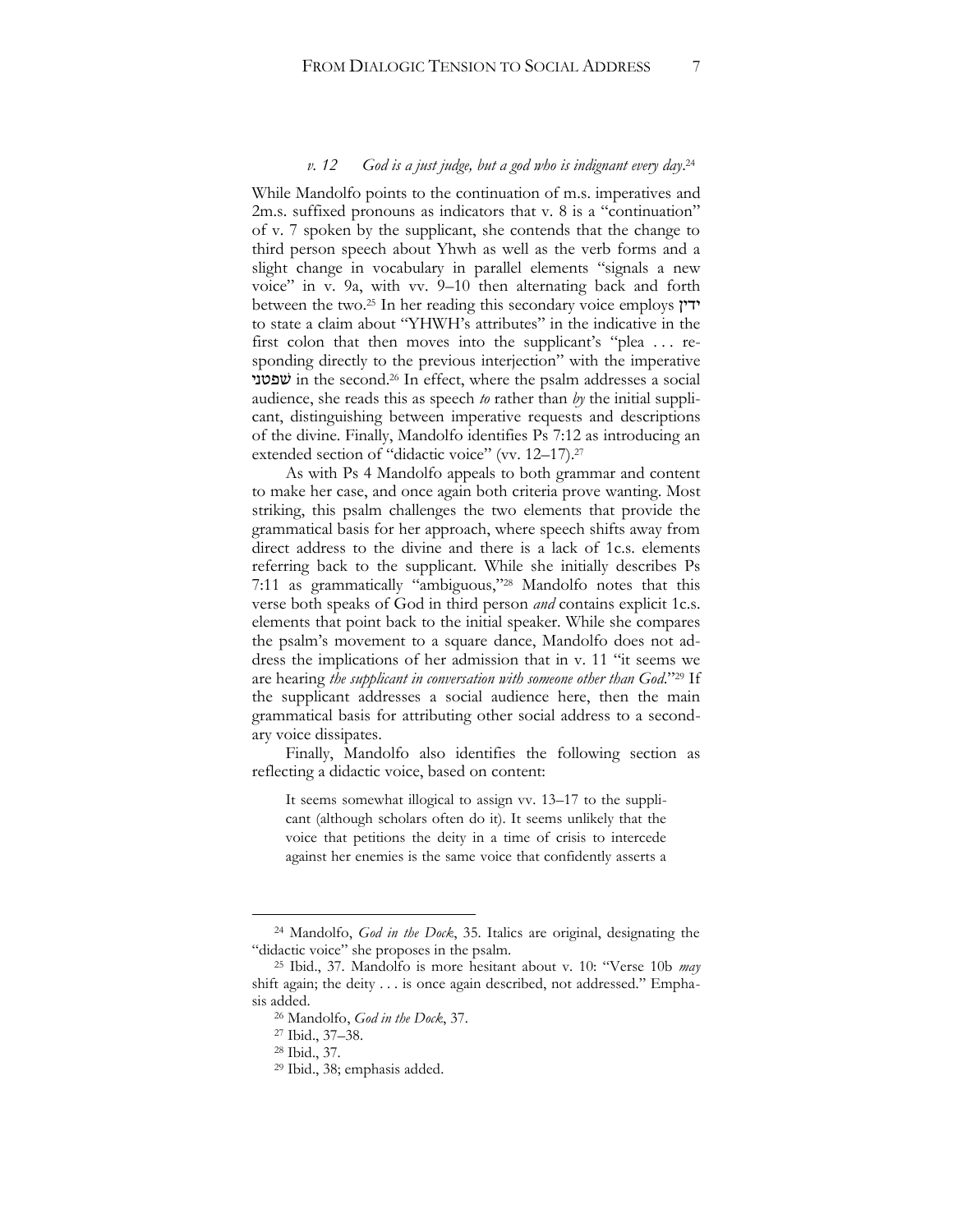universal order that assures the self-destruction of the wicked.<sup>30</sup>

Although she describes the last verse of the psalm as a return to the supplicant's own voice (v. 18), Mandolfo does not note that here again, like in v. 11, the psalmist simultaneously employs 1c.s. speech and refers to God in third person.

In the end, Mandolfo concludes that the "dialogical structure of this psalm is particularly evident. The repetition of themes coupled with frequent changes in person serves to highlight this quality."<sup>31</sup> Once again, however, Mandolfo sidelines inconsistencies in her approach and dismisses a more grammatically straightforward reading of the psalm.

Where Mandolfo proposes a complex dialogue, Ps 7 proves unproblematic when concentrating on shifts in address. While the psalm begins with the supplicant's speech to God that then shifts momentarily away from speaking to the divine in v. 9, this need not reflect a shift in voice; indeed, pointing to shifting address as a primary criterion here proves problematic since vv. 11 and 18 provide clear examples where the supplicant talks about God in third person. Further, Mandolfo points to the change in vocabulary from דין to שׁפט as evidence for splitting the parallelism of v. 9. Rather than a signal of division, however, these terms prove to be a standard word pair also attested in Ugaritic material.<sup>32</sup> Further, this verse reflects what Robert Alter describes as a "characteristic movement of meaning" in Hebrew poetic parallelism, "one of heightening or intensification . . . of focusing, specification, concretization"<sup>33</sup> when it moves from the general statement "Yhwh arbitrates (between) *peoples*" to the more immediate and specific, "Judge *me*, O Yhwh." The appearance of the divine name as bookends at the beginning of the first statement and the end of the second further underscores this reading. While judgment is indeed central to the psalm, this verse already introduces this motif that dominates those to follow, making the hypothesis of a second voice unnecessary.

Mandolfo's description of vv. 9–12 alternating between the voice of the supplicant and a secondary didactic one also underappreciates elements that link these verses together. For instance, while she tentatively reads v. 10b as a didactic statement her claim that "the deity . . . is once again described, not addressed"<sup>34</sup> posits a rupture in the structure of the verse. Where the previous verse addresses Yhwh directly, the move to a jussive (**יגמר־נא**) and a 2m.s. verb before the concluding m.s. participle suggests the line reflects a vocative use.<sup>35</sup> Mandolfo's reading also treats the generic

<sup>30</sup> Ibid., 39.

<sup>31</sup> Ibid., 40.

<sup>32</sup> R.D. Culver, "426 דין, "*TWOT*, 188.

<sup>33</sup> R. Alter, *The Art of Biblical Poetry* (New York: Basic Books, 1985), 19.

<sup>34</sup> Mandolfo, *God in the Dock*, 37.

<sup>35</sup> So P.C. Craigie, *Psalms 1–50* (WBC, 19; Waco, TX: Word, 1983), 97;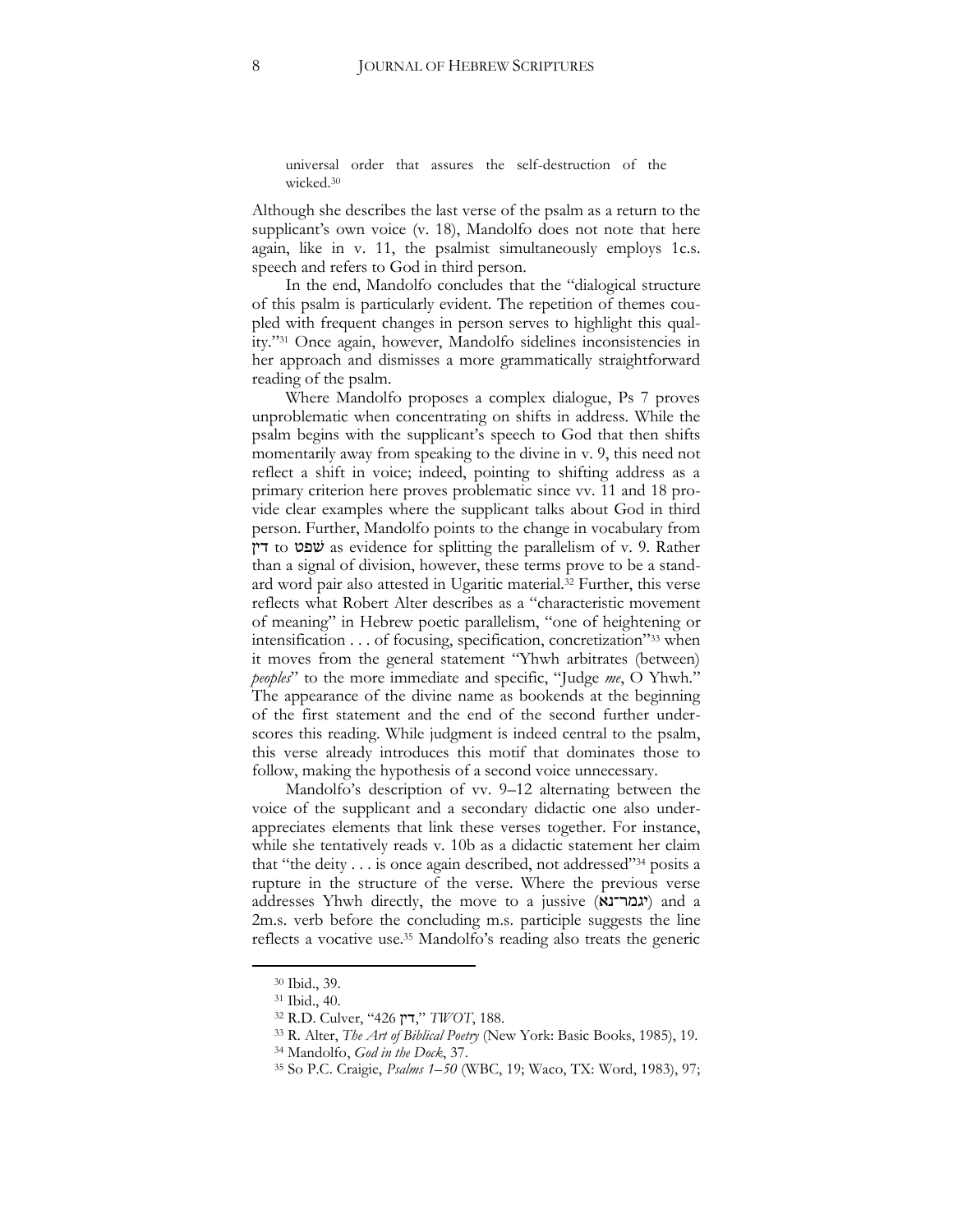term אלהים differently in short succession, rendering it as "*a* god" in vv. 10, 11, and 12b and "God" in v. 12a. Most striking, she proposes five shifts in speaker in as many verses *despite no grammatical shift away from third person description about the divine in the last three* (vv. 10–12). Further, where she argues that the indicative should be read as describing a divine attribute in v. 9, vv. 10–12 use participles to do so. Once again Mandolfo breaks up these common elements, attributing some of them to the supplicant (vv. 10a, 11) and others to a didactic voice (vv. 10b, 12). Finally, Mandolfo's concession that v. 11 reflects the *supplicant* addressing a social audience both provides a clear parallel for hearing the momentary shift to speak about the divine in v. 9 this way and prompts her admission that: "It is hard to show conclusively that a voicing shift occurs from v. 11 to v. 12 since in v. 11 we heard the supplicant speak of the deity indirectly as well."<sup>36</sup> Indeed, there is no grammatical shift to address God directly in the entire concluding section (vv. 11– 18).

Beyond grammatical considerations, Mandolfo's reading of this psalm challenges her initial claim that these voices reflect a "very different tone" or "different consciousnesses."<sup>37</sup> While Mandolfo points to the description of "divine attributes" and the instructional nature of the discourse in vv. 13–17 as indicators, the absence of grammatical markers or tension between these proposed distinctive voices suggests that the middle of Ps 7 introduces the following material in a more straight-forward manner. While she refers to Erhard S. Gerstenberger's recognition of this section's "proverbial" nature, Mandolfo does not discuss the rhetorical possibilities of a change of audience rather than speaker here.<sup>38</sup>

Finally, Mandolfo's claim that vv. 13–17 reflect a "didactic voice" also raises questions concerning her previous description that this "tends to be more limited, and in the form of brief interjections" and "to be accompanied by a shift in voicing."<sup>39</sup> Although her proposed interjections earlier in the psalm fit this description, in this case Mandolfo attributes six consecutive verses to a secondary speaker with only a momentary return to the supplicant's voice at the end. Can such a long section be appropriately described as an interjection? Although she sees the final verse as reverting back to the supplicant, here again there is no shift in address. Rather, since both vv. 11 and 18 clearly speak about the divine in third person

**.** 

Kraus, *Psalms 1–59*, 167.

<sup>36</sup> Mandolfo, *God in the Dock*, 38.

<sup>37</sup> Mandolfo, *God in the Dock*, 2.

<sup>38</sup> Ibid., 39. Ps 6:8 reflects a similar shift in tone that reflects the rhetorical context of a shift to a social audience, in that case marked with a vocative address to "evildoers." For my brief description of this dramatic change and its rhetorical purpose, see W.D. Suderman, "The Cost of Losing Lament for the Community of Faith: On Brueggemann, Ecclesiology, and the Social Audience of Prayer," *JTI* 6 (2012), 201-17 (207).

<sup>39</sup> Mandolfo, *God in the Dock*, 6.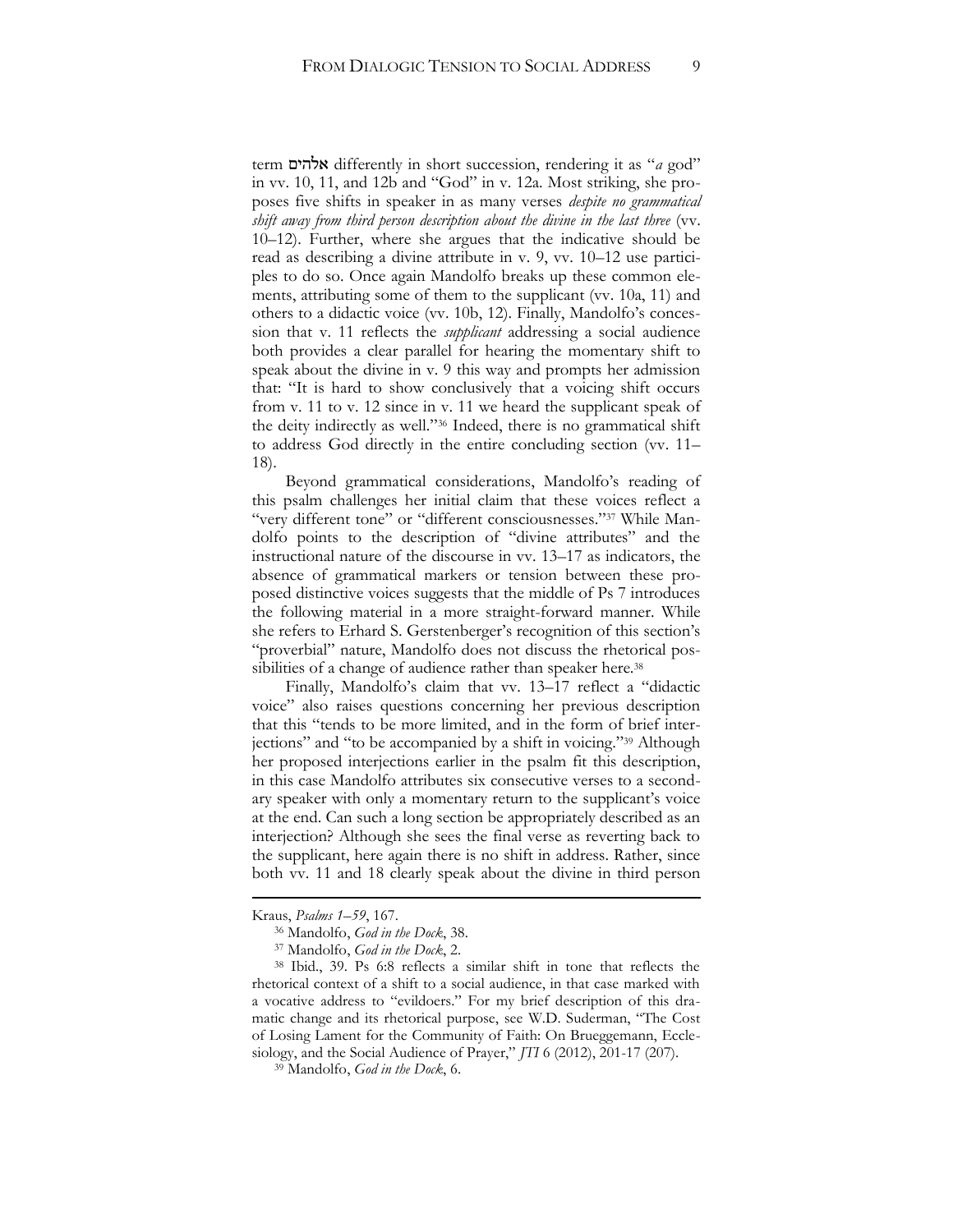while employing 1c.s. elements, the extended didactic section she proposes is framed by clear self-reference to the supplicant with no shift in address. As such, there is little difficulty hearing this section as the uninterrupted voice of the original speaker.

Mandolfo's appeal to a secondary voice here downplays a more straightforward reading that attends to shifting address rather than voice. While she claims it "unlikely" that the original petitioner could also state confidence in a "universal order,"<sup>40</sup> she does not explore how the end of the psalm could fulfill an important rhetorical function for the initial supplicant.<sup>41</sup> While the initial address *to God* is one of petition, a statement of confidence that God judges and evildoers fall into their own traps aimed *to a social audience* represents instruction but also a warning and even implicit threat.<sup>42</sup> Thus, the basic question with Mandolfo's proposal lies not in this material's didactic nature, but rather in why a second voice is required to give such instruction.

To sum up, Ps 7 creates problems for the criteria Mandolfo employs. Where she proposed that changes in voice are generally grammatically marked by a shift to third person speech about God and the absence of 1c.s. elements, here no such shift occurs (vv. 11–18) and both elements appear simultaneously (v. 11, 18). What is more, where different voices tend to reflect divergent perspectives and worldviews, little tension appears here; and where she describes the secondary voice as briefly interjecting into the supplicant's speech, her proposed didactic voice continues for six uninterrupted verses followed by the *supplicant's* brief interjection at the end.

There is little reason to propose a secondary voice in this psalm, in which the final section can be better read as discourse addressed to a social audience by the initial supplicant. As with Ps 4, increased attention to shifting *address* largely resolves the difficulties Mandolfo describes. Where Ps 4 was at best ambiguous regarding the presence of a second voice, Ps 7 raises questions regarding the basic criteria Mandolfo proposes. Perhaps most striking, the simultaneous presence of 1c.s. elements and third person speech about God suggests that such grammatical shifts do not correspond with changes in voice but rather in audience. Further, the extensive appeal to ambiguous content as a main criterion for

<sup>40</sup> Ibid., 39.

<sup>41</sup> Gerstenberger's claim that "the supplication has to be repetitive in order to reach the divine addressee" would also benefit from greater attention to shifts in audience, since this section is not grammatically addressed to God. Gerstenberger, *Psalms, Part 1*, 65.

<sup>42</sup> G.T. Sheppard, " 'Enemies' and the Politics of Prayer in the Book of Psalms," in D. Jobling, P.L. Day, and G.T. Sheppard (eds.), *The Bible and the Politics of Exegesis: Essays in Honor of Norman K. Gottwald on His Sixty-Fifth Birthday* (Cleveland, OH: Pilgrim, 1991), 73–78.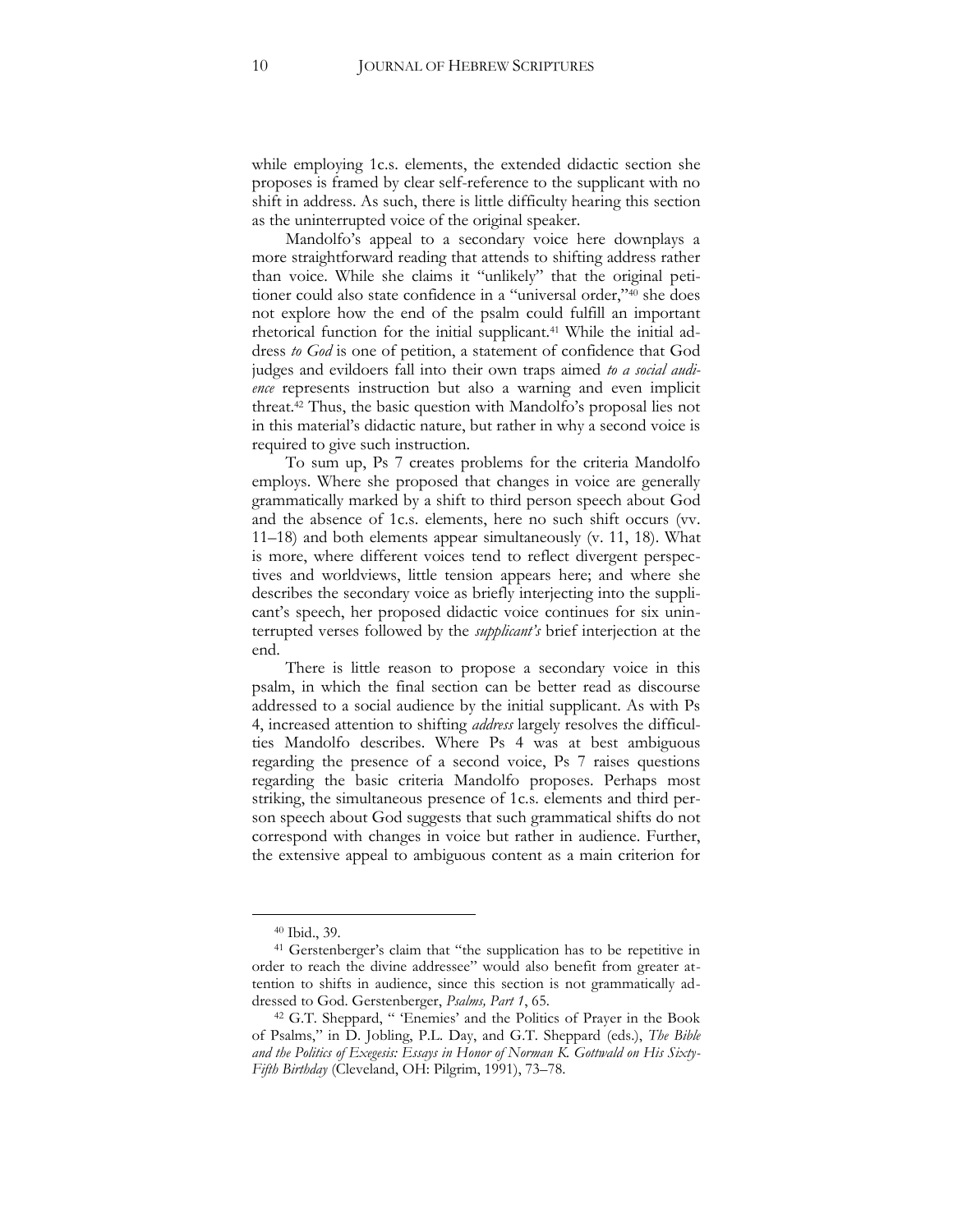determining shifts in voice risks falling into assertion and circular reasoning.

#### **RECONSIDERING "DIALOGIC PSALMS"**

Having discussed her initial two examples in greater detail, the following critiques Mandolfo's remaining proposed dialogic psalms. While not treated in the same level of detail, the remaining examples reflect similar difficulties, and in each case it is not clear that her approach provides an improved alternative to one focused on shifts in address rather than voice.

#### **PS 9**

Mandolfo points to both grammar and content to identify a didactic voice in Ps 9. Regarding the former, she notes the repeated shift from speaking directly to the divine and then about God in third person as well as verb forms used to describe divine attributes. In terms of content, Mandolfo identifies the focus on Yhwh as judge, the "more general" rhetoric, and the call to unconditional praise as evidence of two distinct voices.<sup>43</sup> In her view the didactic voice challenges the conditional stance of the supplicant, who commits to praise the divine if certain expectations are met. Even granting that Ps 9 can stand on its own,<sup>44</sup> Mandolfo's reading proves speculative in light of the whole psalm.

Grammatically, Mandolfo's strongest argument arises from the presence of clear shifts in address throughout Ps 9. As she points out, the psalm alternates between addressing Yhwh (vv. 2–7, 11, 14–15, 20–21) and speaking about the divine (vv. 8–10, 12–13, 17–19). However, her assertion that imperfect verbs should be understood as describing divine attributes rather than actions and so reflect an "instructional tone" is less certain.<sup>45</sup> While it is again not clear that a shift in audience represents a shift in voice, Mandolfo suggests that v. 11 may even reflect "a completely different voice."<sup>46</sup> Rather than seeking a progression in the psalm or exploring the rhetorical function of a speaker addressing different audiences, perceived distinctions multiply potential speakers.

The content to which Mandolfo appeals also proves unconvincing. While she describes Ps 9 as "teeming with juridical language,"<sup>47</sup> this is the case for both material addressed directly to

<sup>43</sup> Mandolfo, *God in the Dock*, 43–48.

<sup>44</sup> Scholarly views on this psalm are mixed since it contains features of both thanksgiving and lament, as well as acrostic elements linking it to Ps. 10 (Gerstenberger, *Psalms, Part 1*, 72–73). Nonetheless, Mandolfo believes Ps 9 can be read on its own "as a unified lament psalm." Mandolfo, *God in the Dock*, 43–44.

<sup>45</sup> Ibid., 44.

<sup>46</sup> Ibid., 46.

<sup>47</sup> Ibid., 47. What is more, the same word pair Mandolfo employs to distinguish a secondary voice in Ps 7 are treated has parallel elements that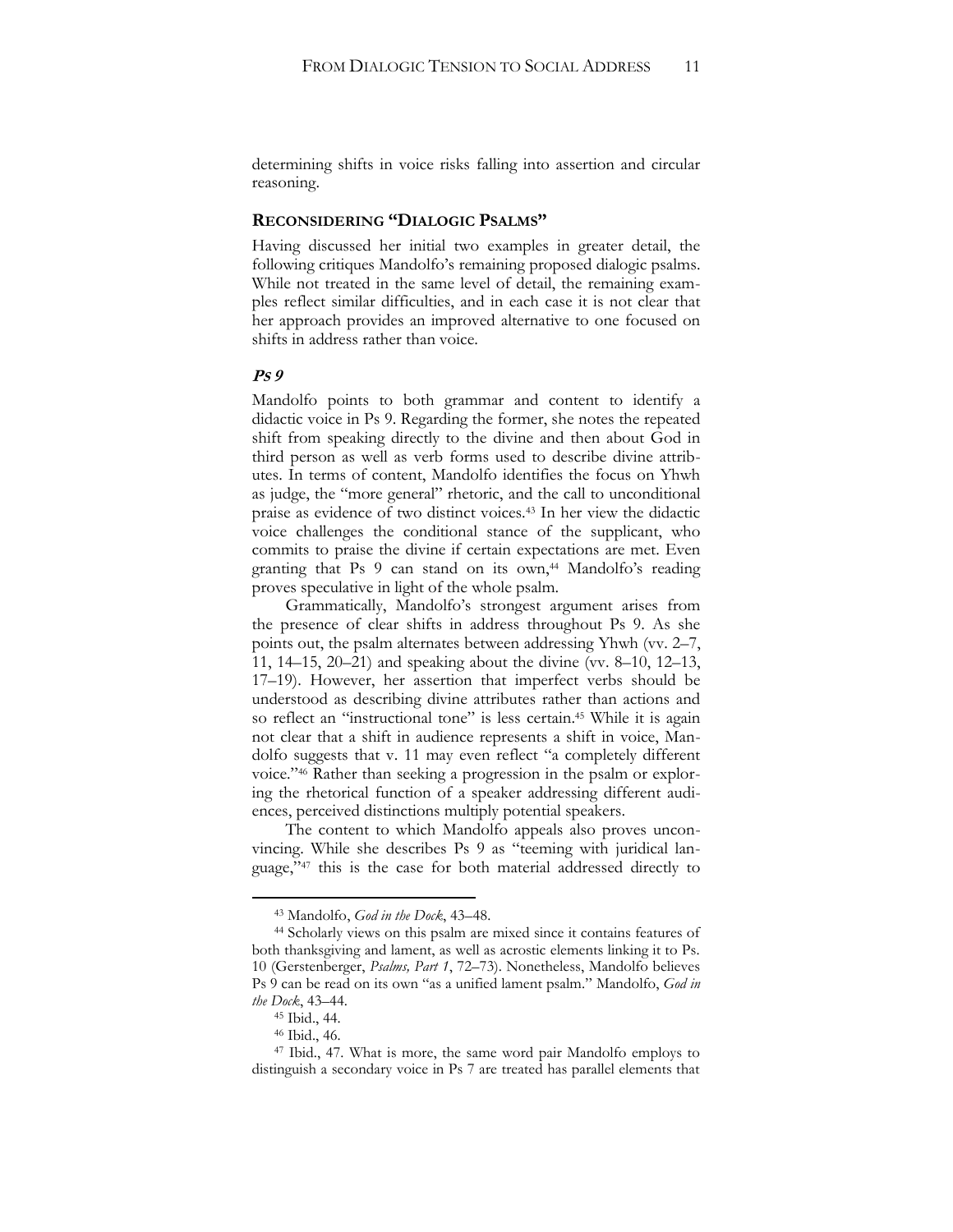God and that spoken to a social audience (cf. vv. 5, 8–9). Where she describes the rhetoric of the didactic voice as more "general" or "universal," this too is the case in material spoken by both proposed voices (vv. 6, 9, etc.).

V. 16, which Mandolfo sees as the beginning of the didactic voice (vv. 16–19), epitomizes the difficulty of her approach. Grammatically speaking, the explicit shift away from addressing Yhwh does not occur until the following verse.<sup>48</sup> While she groups v. 16 with what follows on the basis of content, in her reading the supplicant also refers generally to the "nations" in the context of divine judgement both towards the beginning and end of the psalm (vv. 6–7, 20). Mandolfo's description of the concluding verses is telling: "They [vv. 20–21] are odd in that they make no reference to the personal plight of the supplicant, but only request of YHWH that he assert his power over the גוים."<sup>49</sup> However, what Mandolfo describes as "odd" here proves consistent, since the final call for Yhwh to rise once again recalls the supplicant's initial description of God's previous salvific action (vv. 6–7, 20). Finally, while Mandolfo starkly contrasts the conditional and unconditional praise of the supplicant and didactic voice respectively, she does not discuss the כי clause in v. 19, which effectually places a condition on the preceding description of the divine; if the needy *are* forgotten then God has shirked a divine duty. Rather than a conflict of perspective, this conviction provides the foundational basis for the concluding call for divine judgment.

In sum, appeals to God as judge and the general tone of the psalm apply to both voices Mandolfo attempts to distinguish. Further, what she reads as a conflict between conditional and unconditional praise and support of the divine can just as readily function as intermittent calls for the surrounding community to join the supplicant in praise to be further convincing to the divine audience; the preceding statement of confidence need not be articulated to the supplicant, but rather the basis for a stirring call from him or her. The concluding summons for Yhwh to "rise" fittingly concludes the psalm by calling for divine action on behalf of the downtrodden, just as God has responded in the past.

#### **PS 12**

**.** 

In this case Mandolfo proposes two sections of didactic voice in Ps. 12:4–5, 7. Where she suggests that the unusual appearance of an explicit identification formula for Yhwh's direct speech reflects "the possibility of confusion over to whom to attribute the discourse, or the marker was added later"<sup>50</sup> such explicit identification

appear in the mouth of both the supplicant and secondary speaker (vv. 5, 9).

<sup>48</sup> Ibid., 47–48.

<sup>49</sup> Ibid., 47.

<sup>50</sup> Mandolfo, *God in the Dock*, 50.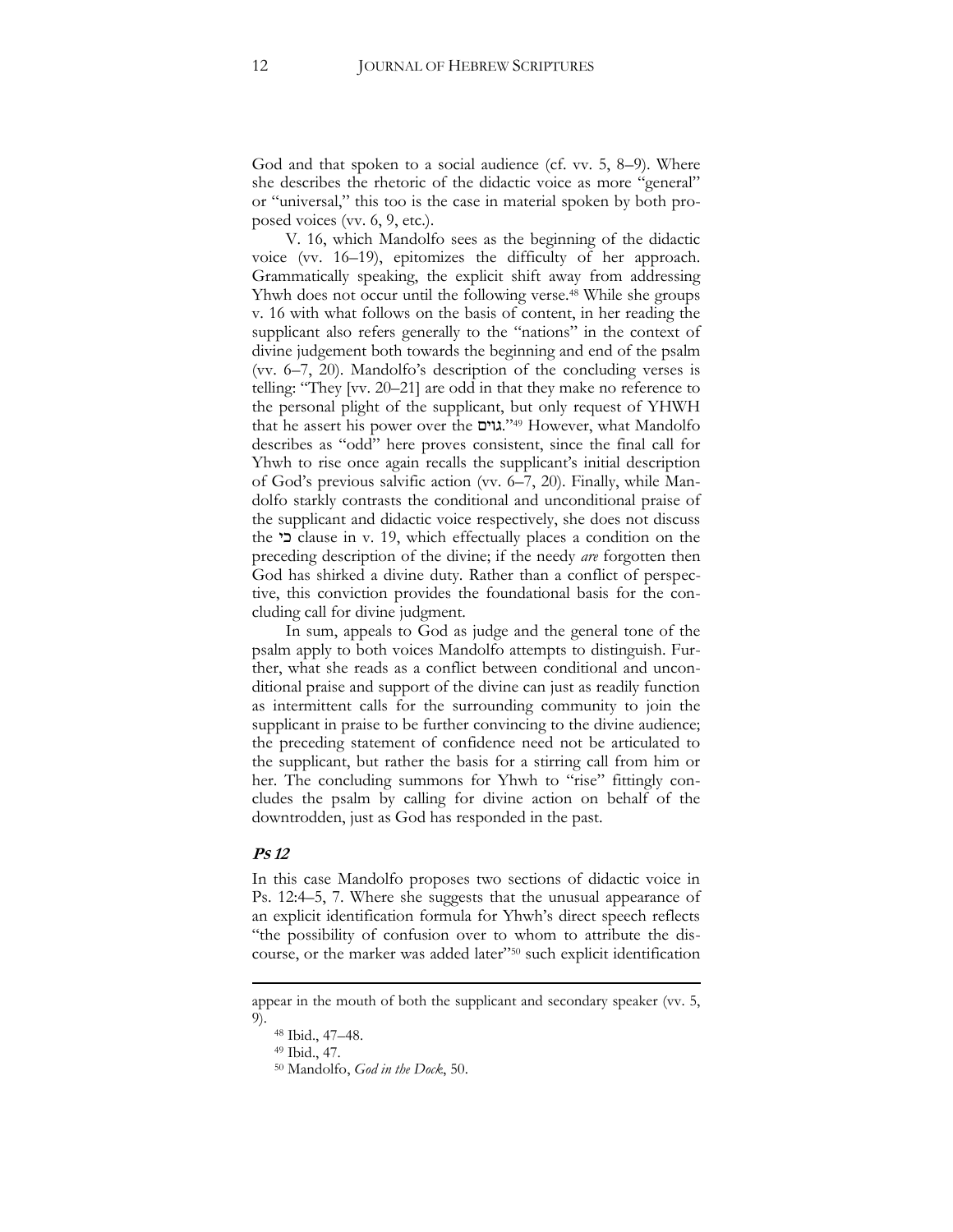of a secondary voice proves striking given the complexity of her proposal of multiple voices without comparable markers.

In this case the key for Mandolfo lies in reading Ps 12:4 as a future imperfect: "*YHWH will cut off all flattering lips*." <sup>51</sup> On this basis she identifies vv. 4–5 as a didactic voice that responds to the supplicant's initial appeal regarding hostile speech. Noting that this verb could also be read as a jussive, Mandolfo states: "The first didactic voice (vv. 4–5) assures the supplicant that YHWH will handle the owners of the flattering lips as they deserve; or if we read יכרת as a jussive, then this same voice invokes YHWH to act in such a way."<sup>52</sup> Indeed, both the vocalization and consonantal text of this term corresponds directly to a *hiphil* jussive form, while the lack of a *hireq yod* makes her preferred reading less likely.<sup>53</sup>

While Mandolfo does not dwell on it, the majority jussive reading here creates a problem for her proposal. Instead of an imperfect claiming God's assured response, read as a jussive this verse repeats the preceding appeal for divine aid spoken by and not addressed to the initial supplicant. In other words, rather than "eliminate any concern on the part of the supplicant,"<sup>54</sup> this section underscores the initial petition and awaits a divine response as is common within individual laments.

In effect, Mandolfo's suggestion that the explicit marker for the divine voice reflects potential "confusion" sidesteps the more straightforward implication that secondary voices *can* be marked in the psalms,<sup>55</sup> which in turn begs the question why the persistent appearance of a distinct didactic voice would not be.<sup>56</sup>

#### **Ps 25**

 $\overline{a}$ 

Ps 25 is both a more consistent acrostic and reflects greater stylistic unity than Ps 9. While Mandolfo points to the clear shift of address from speaking to Yhwh to speaking about the divine as evidence of a didactic voice, once again the simultaneous appearance of both third person speech about the divine and 1c.s. markers prove problematic for her approach.

As Mandolfo notes, this psalm moves back and forth between speech to Yhwh (vv. 1–7, 11, 16–21) and speech about the divine

<sup>51</sup> Ibid., 48. Emphasis original.

<sup>52</sup> Ibid., 52.

<sup>53</sup> Mandolfo reads the unpointed consonants here as a "simple imperfect," so that while "most read it" as a jussive she suggests that vv. 4–5 "may, with equal legitimacy, be read prophetically or as a statement of fact." Ibid., 50.

<sup>54</sup> Mandolfo, *God in the Dock*, 52.

<sup>55</sup> Ibid., 50.

<sup>56</sup> In contrast, Rolf A. Jacobson provides a cogent reading of Ps 12 as the supplicant's appeal in which "the enemy quotation serves as the culmination of the they-complaint (vv. 2–4)." R.A. Jacobson, *Many Are Saying: The Function of Direct Discourse in the Hebrew Psalter* (JSOTSup, 397; London/New York: T&T Clark, 2004), 30–31.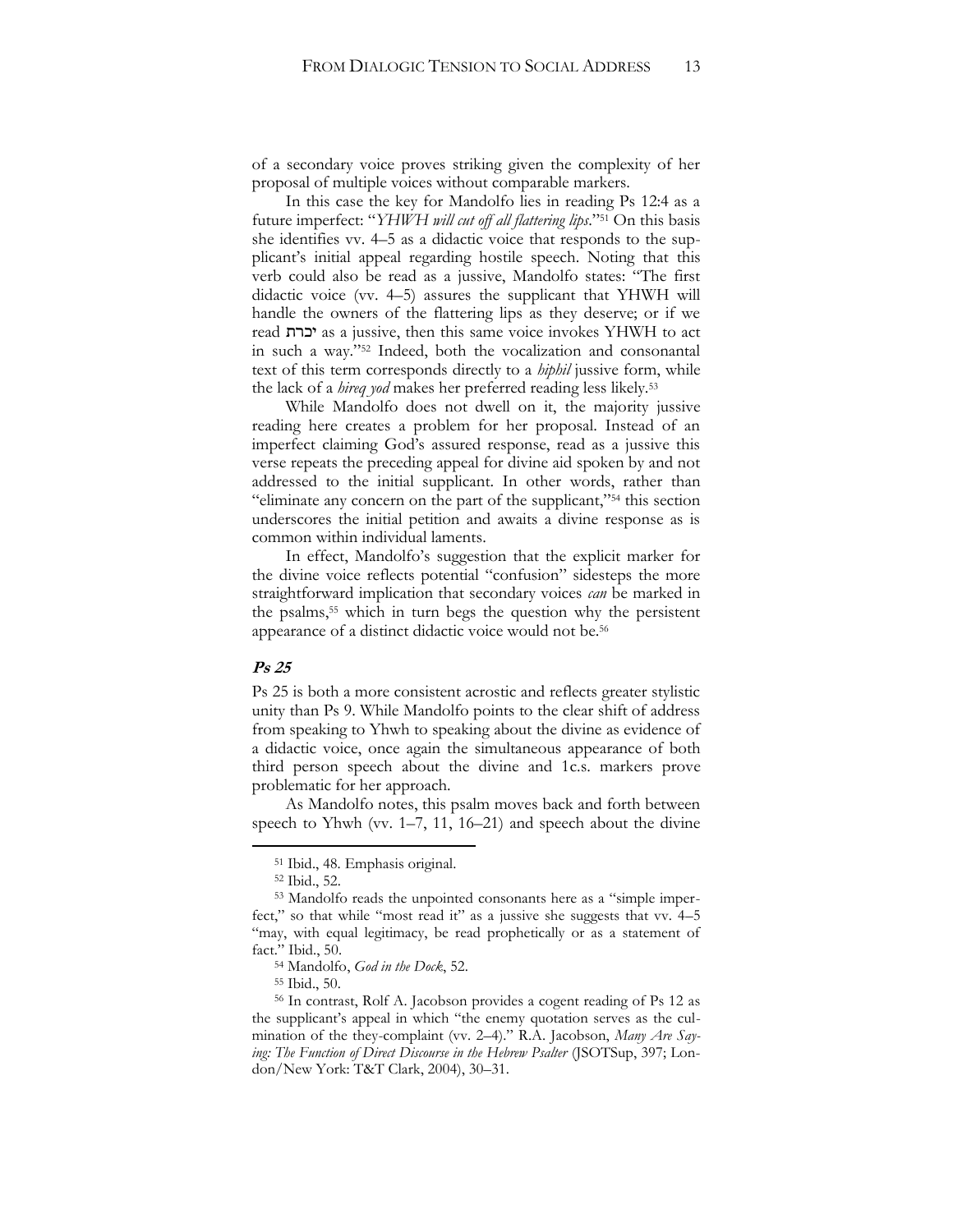(vv. 8–10, 12–14). While these grammatical shifts are quite clear, v. 15 raises a familiar dilemma, where 1c.s. elements appear simultaneously with third person speech about God (cf. Ps 7:11). Although Mandolfo notes this dynamic, she does not attempt to describe the function of this verse: "The tone of this verse is not exactly prayerful (though it contains a 1c.s. pronoun), not being addressed to YHWH, nor is it didactic, being too personal and case-specific to serve that purpose."<sup>57</sup> As with Ps 7, the presence of explicit speech to a social audience by the initial supplicant in the psalm raises a question regarding the main grammatical premise for proposing a secondary didactic voice.

In contrast, heard as the voice of the supplicant, v. 15 naturally concludes third person speech about God that precedes the shift to address God at the end; there is no problem here requiring an innovative solution. In terms of content, Mandolfo's appeal to implicit rather than explicit distinctions and her ambiguous claim that "the rhetorical goals of the two discourses diverge somewhat" reflect the difficulty with discerning two "different consciousnesses" here.<sup>58</sup> Indeed, what Mandolfo understands as an appeal for the supplicant to reflect a "lifestyle change" is more easily understood as the speaker encouraging the listening audience to commit to following the same teaching that s/he asks for at the outset (vv. 4–5).<sup>59</sup>

#### **Ps 27**

While Ps 27 moves back and forth between addressing a social audience (vv. 1–6, 10, 13–14) and the divine (vv. 7–9, 11–12), the frequent appearance of the "I" of the supplicant prompts Mandolfo to concede that "in this case it is clearly the petitioner who continues to speak, simply changing addressees, until v. 14."<sup>60</sup> Mandolfo then identifies only the last verse and its dual call to "wait for YHWH" as representing a didactic voice, based on the "didactic quality" of this verse versus the "confessional" nature of other material speaking about God in third person as well as the singular imperative verb, which she believes speaks to the speaker reflected in the rest of the psalm.<sup>61</sup>

First and most striking, while noting the supplicant's repeated address to both a divine and human audience, Mandolfo makes an admission that seems to undercut the foundation for her project: "The fact that there is no non-supplicant voice that speaks in

<sup>57</sup> Mandolfo, *God in the Dock*, 56.

<sup>58</sup> Mandolfo, *God in the Dock*, 57–58.

<sup>59</sup> Ibid., 57.

<sup>60</sup> Ibid., 61. Mandolfo's claim that "v. 14 is the only verse in the 'complaint' section of the psalm (vv. 7–14) that is not directly addressed to YHWH" reflects tension with this earlier statement, as well as her further discussion of vv. 10 and 13. Ibid., 61–62.

<sup>61</sup> Ibid., 61.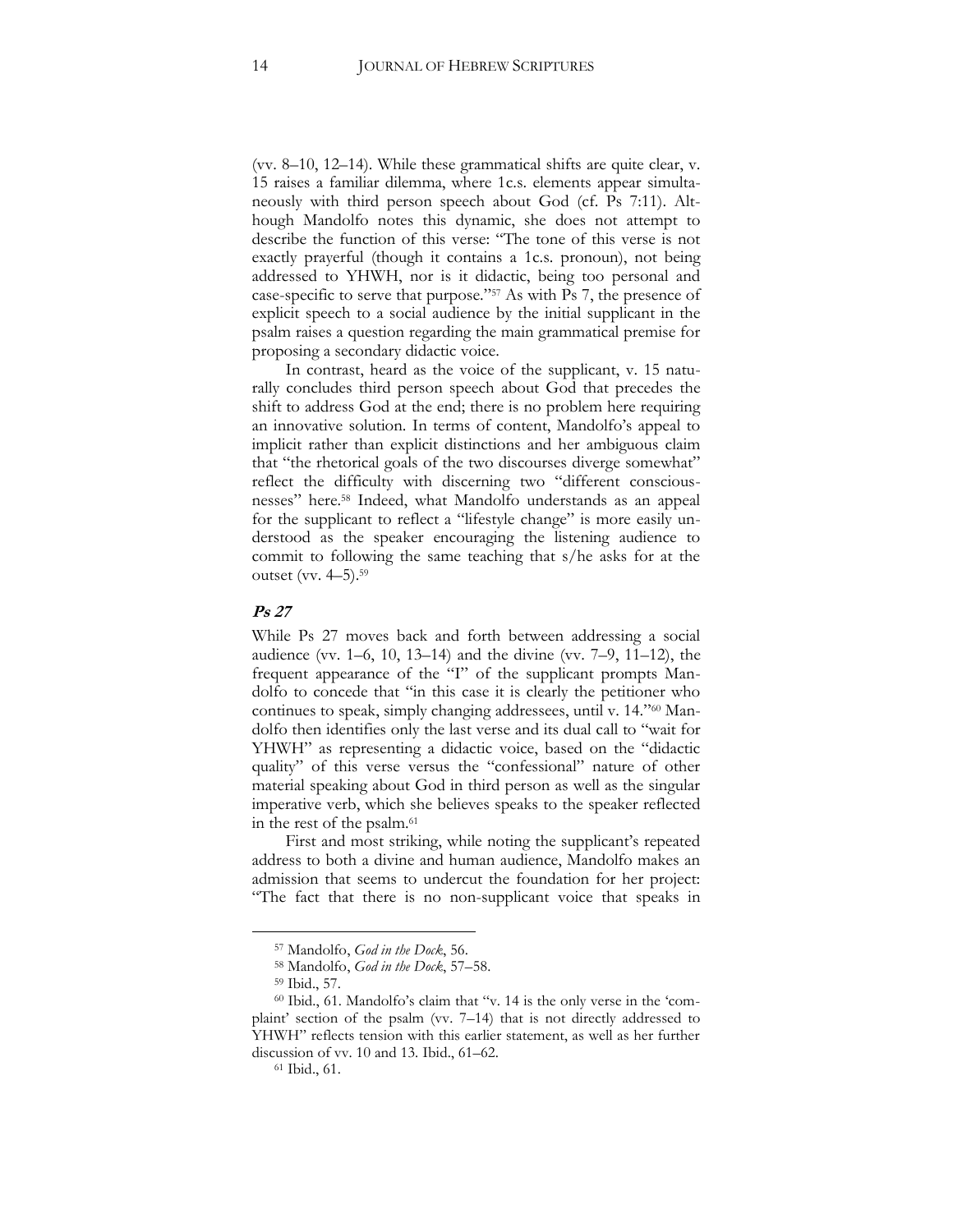descriptive terms of YHWH may be explained by the fact that *the supplicant plays the role of pedagogue himself*."<sup>62</sup> Once we recognize that the supplicant can speak to and instruct a social audience the need for a second didactic voice, whether at the end of this psalm or elsewhere, disappears. Finally, Mandolfo's enumeration of a wide variety of verb forms to address both divine and social audiences raises questions as to why such elements are used elsewhere as evidence for shifts in voice.<sup>63</sup>

Second, the use of two 2m.s. imperatives to a social audience in v. 14 does not mean that they represent words to rather than by the initial speaker. While Mandolfo's reading resonates with Hans-Joachim Kraus who saw this as an "oracle of salvation,"<sup>64</sup> she does not consider other possibilities such as the distributive use of a grammatically singular addressee for a plural audience. Further, as her translation reflects, the shift from direct speech to God to third person speech about the divine does not occur in v. 14 but in v. 13. And once again, here it is pronounced by the undisputed "I" of the supplicant: "Were it not that *I* trusted to look upon the goodness of YHWH in the land of the living."<sup>65</sup> The concluding imperative verbs then continue rather than initiate third person speech about the divine. Since there is no grammatical reason to posit a shift in speaker and given Mandolfo's admission that "the supplicant plays the role of pedagogue himself," proposing a second voice based on content here proves questionable.

In contrast to Mandolfo's approach, concentrating on shifts in address makes Ps 27 largely unremarkable. The speaker talks about Yhwh to a social audience (vv. 1–6) before turning to address God directly (vv. 7–12). While Mandolfo notes that the psalm shifts briefly to speak of God in third person in v. 10, this takes place in a subordinate כי clause, so that this brief aside takes place within a section predominantly spoken to the divine (cf. 28:5 below). The concluding section (vv. 13–14) turns back to the social audience, inviting others to adopt the psalmist's confidence stated at the outset.

In sum, where Mandolfo claims that the final verse counsels patience in contrast to the supplicant's call for immediate action earlier,<sup>66</sup> the invitation to "wait for Yhwh" provides a suitable return to address the social audience that dominated the beginning of the psalm.

#### **PS 28**

 $\overline{a}$ 

In Ps 28 Mandolfo attributes two verses to a secondary voice (vv. 5, 8). While v. 8 may be the most promising example of a distinct

<sup>62</sup> Ibid., 62; emphasis added.

<sup>63</sup> Ibid.

<sup>64</sup> Kraus, *Psalms 1–59*, 337.

<sup>65</sup> Mandolfo, *God in the Dock*, 59; emphasis added.

<sup>66</sup> Ibid., 62–63.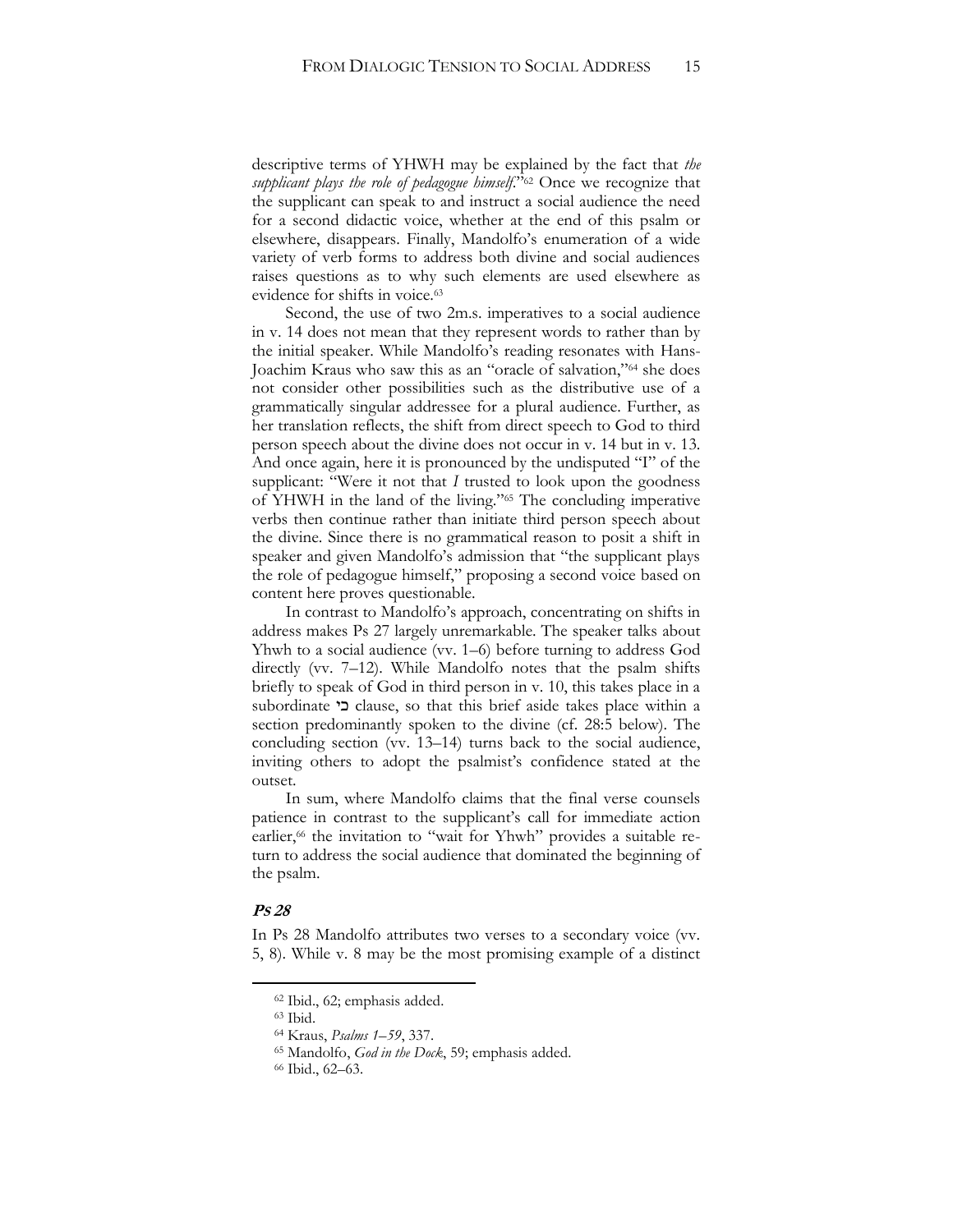didactic voice in her book, the first instance reflects problems described elsewhere.

Although v. 5 reflects a shift from speech to the divine to speaking about Yhwh, Mandolfo's reading requires treating the כי clause here as a voice distinct from its grammatical precedent. Where she suggests that a secondary voice here "would solve the difficulty" of such a shift in addressee,<sup>67</sup> this proposal proves striking since the same dynamic passes without comment in the preceding example (Ps 27:9–10). Further, although the shift to third person description of the divine in v. 5 is recognizable, this *continues* until the last verse where God is directly addressed pronominally ("your people . . . your inheritance," v. 9).

Ps. 28:8 may well be the most promising example of a secondary voice Mandolfo discusses, since it repeats vocabulary used immediately before in relation to the supplicant ("*my* strength" and "*my* shield," v. 7) to a third person description of the "anointed" ("*his* strength," v. 8). But even here, if one understands the original supplicant as the anointed, there is no shift away from direct address to God since both verses speak about Yhwh in third person.

Once again, concentrating on shifting address provides a more straightforward reading of Ps 28. The speaker addresses Yhwh at the outset (vv. 1–4), after which the  $\sim$  clause in v. 5 transitions to speech about the divine (vv. 5–8), before returning to address God at the end (v. 9). And once again, shifts in address in this psalm do not correspond with Mandolfo's proposed secondary voice. Further, while she asserts that 1c.s. elements in vv. 6–7 do not reflect the same speaker as more generalized statements (vv. 5, 8), Mandolfo still attributes the concluding general benediction to the initial supplicant ("Deliver your people and bless your inheritance"). The speaker's ability to pronounce such a broad and seemingly liturgical blessing raises further questions as to why the "pedagogue" here should be seen as someone other than the initial supplicant.

#### **PS 31**

Like with Ps 27, Mandolfo identifies the conclusion of Ps 31 as the only instance of a didactic voice in the psalm, since shifts to speak about the divine elsewhere contain 1c.s. elements (vv. 7, 22). While the connections between the end of Pss 27 and 31 are particularly strong, with both being clearly instructional and reflecting the same key terms (אמץ, Mandolfo appealed to the singular verb as strong evidence for a second voice in the former while in this case the final exhortation addresses an unspecified plural audience.

Concerning v. 23, Mandolfo argues: "It [this didactic section] shifts away from both the direct discourse of prayer, as well as from the specifics of the supplicant's case. Plural imperatives move the discourse into an entirely new arena in which an audience is

<sup>67</sup> Ibid., 65.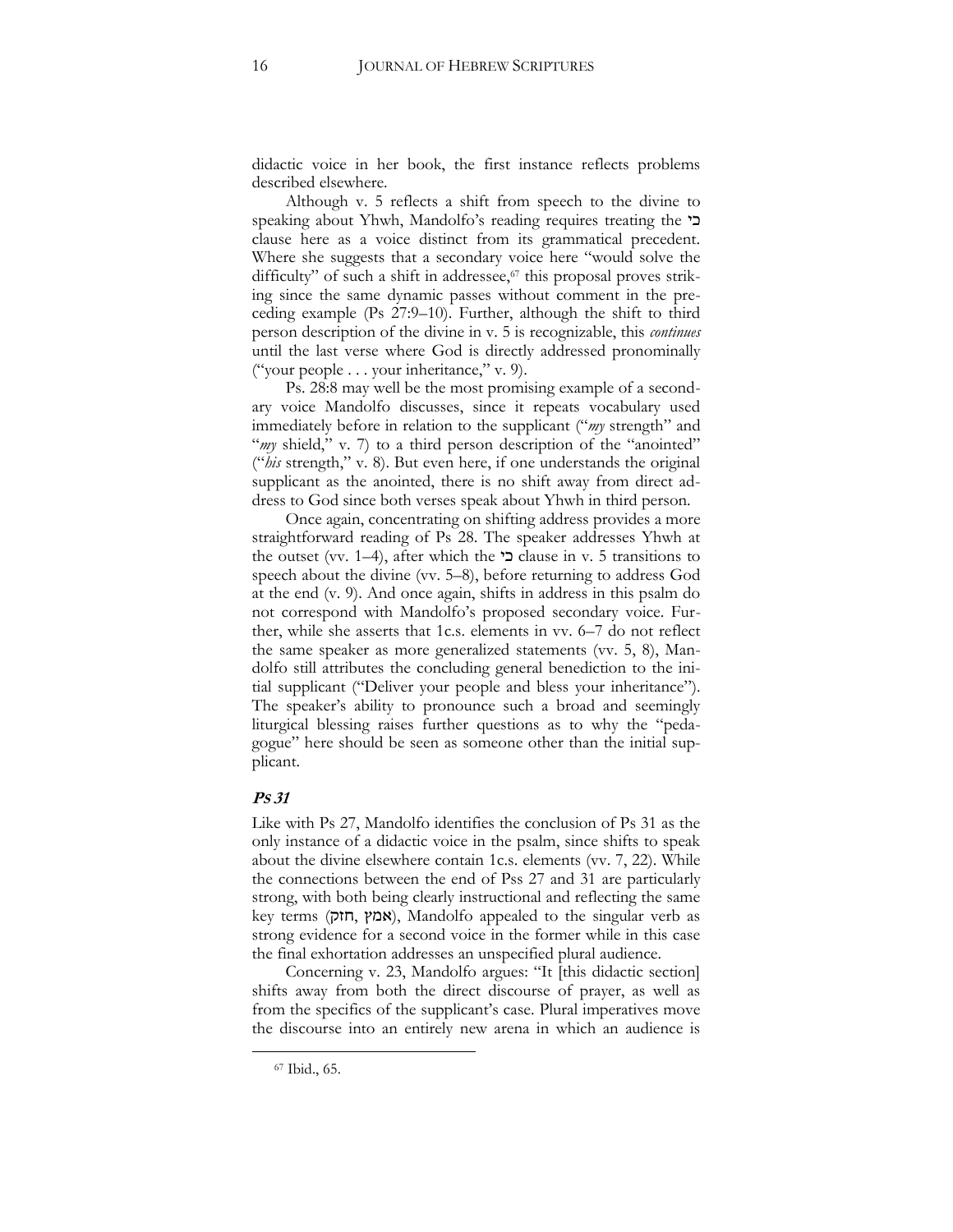given a summary appraisal of the preceding oration."<sup>68</sup> Even as she does so, Mandolfo admits that address to a social audience here coheres with the clear social speech of the supplicant elsewhere in the psalm. What is more, she also concedes that the conclusion summarizes but does not conflict with the perspective of the initial speaker, so that "there does not seem to be any tension between the two discourses."<sup>69</sup>

Given the supplicant's explicit speech to a social audience and the lack of tension between the two proposed voices, neither content nor grammar provides a compelling basis for a separate didactic voice here. Finally, given the close connection she makes with Ps 27 where she conceded "that the supplicant plays the role of pedagogue himself,"<sup>70</sup> once again there is little reason that the original speaker could not summarize his/her own appeal to a social audience.

#### **PS 55**

Mandolfo describes the complexity of Ps 55 and explains why some treat it as illogical. In the end, she suggests that "reading the psalm as consisting of two main discourses—the chaotic, desperate discourse of the supplicant and an ordered, confident didactic discourse—helps make some sense of what otherwise seems a jumble of thoughts."<sup>71</sup> To this end she identifies three sections that represent the insertion of a didactic voice into the supplicant's appeal (vv. 16, 20, 23). In each case Mandolfo's proposal requires a selective reading of the textual evidence.

In the first instance, the key to Mandolfo's reading lies in translating the verb forms in v. 16 as confident "prophetic futures" that provide "a response to the petition and complaint that precedes it."<sup>72</sup> By doing so she proposes a counter-voice that creates an unnecessary break in the logic of the passage. Read as jussives, the verbs in this verse both build upon the previous intimate accusation of the friend and effectively continue the former appeal ("May he set death. . ., may they go down to Sheol").<sup>73</sup> While the psalm transitions from a singular adversary to plural enemies here, Bernd Janowski's work relating the grammatical number of enemies to their "type" and "enemy force" may prove helpful for understanding such movement, particularly given the pervasiveness of wickedness in the city described in the psalm.<sup>74</sup> Most significant, v.

<sup>68</sup> Mandolfo, *God in the Dock*, 73.

<sup>69</sup> Ibid.

<sup>70</sup> Ibid., 62.

<sup>71</sup> Mandolfo, *God in the Dock*, 78.

<sup>72</sup> Ibid., 79.

<sup>73</sup> Kraus, *Psalms 1–59*, 518; M.E. Tate, *Psalms 51–100* (WBC, 20; Dallas, TX: Word, 1990), 50.

<sup>74</sup> B. Janowski, *Arguing with God: A Theological Anthropology of the Psalms*, trans. Armin Siedlecki (Louisville, KY: Westminster John Knox, 2013),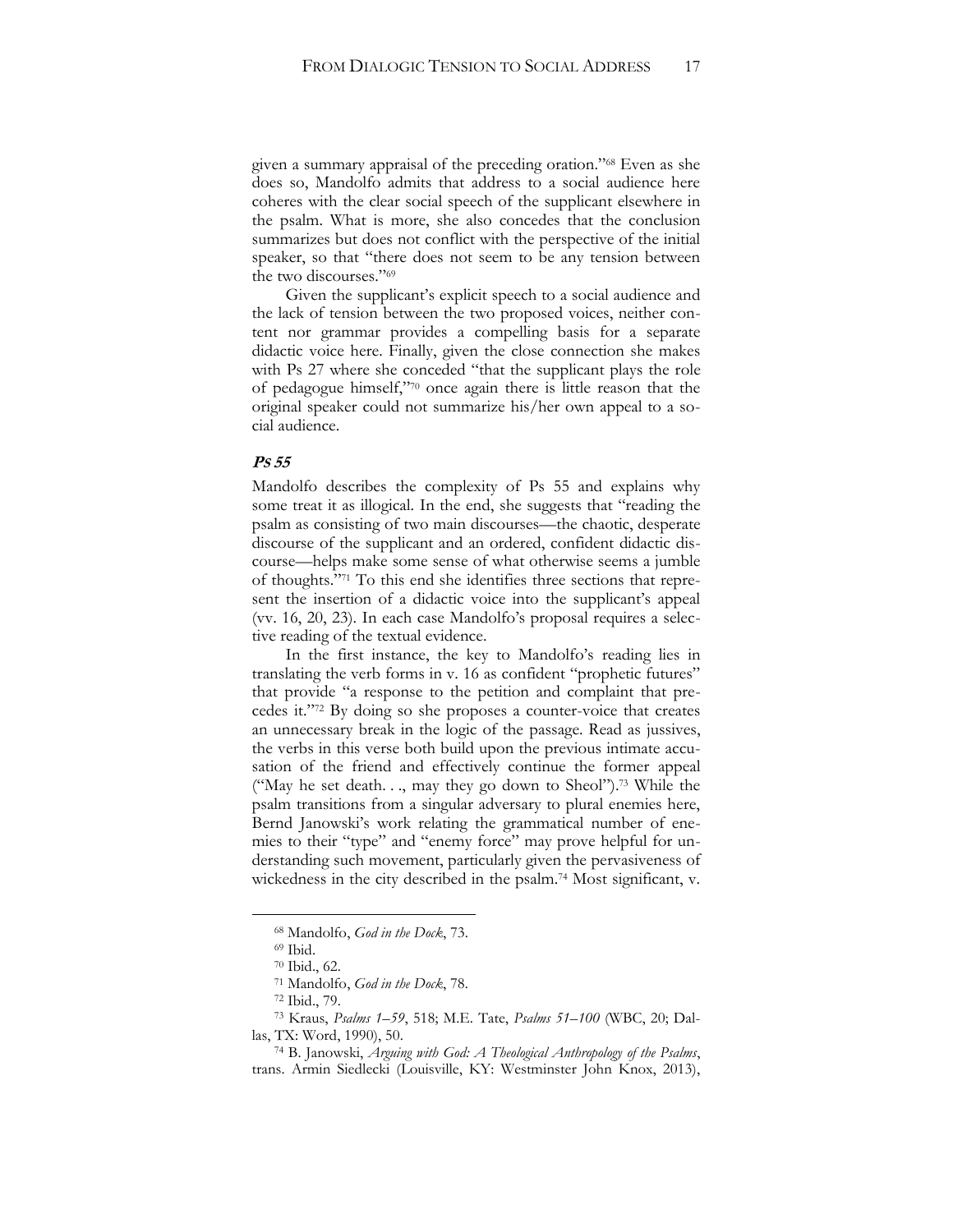16 *continues* to speak about rather than to the divine and so does not reflect a dramatic shift from either what precedes or follows this verse. The basis for Mandolfo's perceived change in content from petition to confident assertion arises largely from her translation; read as a jussive this too represents a logical continuation of the preceding.<sup>75</sup>

Similarly, Mandolfo's suggestion that v. 20 represents a didactic voice builds on her portrayal of v. 19 as the content of the supplicant's self-quotation. Admittedly a difficult passage, Mandolfo reads the 3m.s. verb form (פדה) as a "precative perfect,"76 which then allows her to propose v. 20 as a didactic response assuring the divine commitment to hear. Where she suggests that the confidence here "echo(es) the didactic interjection in v. 16" in contrast to the supplicant's speech, $77$  a more straightforward reading would see this as a continuation of the supplicant's third person description of the divine. Where Mandolfo sets this apart as an anomaly in the supplicant's discourse, the better parallel to the imperfect "God hears" (ישׁמע (in v. 20 lies not in v. 16 but rather in v. 17: "(But) *I* will cry (אקרא) to God and Yhwh will save me (יושׁעיני(. "Thus, the verb forms in the intervening verses, however glossed, are framed by imperfects related to the supplicant's call and God's response (vv. 17, 20).

Mandolfo's reading of a secondary voice addressing the initial supplicant as the singular addressee in v. 23 represents the strongest possibility in the psalm. However, given the immediately preceding critique of the friend's speech that seemed comforting but was in fact hostile, this verse may also represent a quotation of the enemy that implicitly rejects the legitimacy of the direct social confrontation earlier in the psalm.<sup>78</sup>

Finally, while Mandolfo sees v. 24 as a shift away from a didactic voice and back to that of the supplicant, the grammatical evidence here is debatable. This verse does return to speak to God directly and employs 1c.s. elements to point back to the supplicant. However, the grammatical form here is not unprecedented in Ps 55, which employs pronouns at the beginning of lines to underscore changes in focus elsewhere as well. Where twice ואתה emphatically underlines a shift in address, once to the intimate enemy and finally to return to speak to God (vv. 14, 24), אני highlights the contrast between the actions and desired plight of the

**<sup>.</sup>** 75.

<sup>75</sup> Mandolfo, *God in the Dock*, 76 reads ישׁימות in v. 16 as מות ישׁים rather than מות ישׁי, rendering it as "He will set death." Cf. Kraus, *Psalms 1– 59*, 518 who renders the phrase "may death descend on them" from ישׁיא .מות

<sup>76</sup> Mandolfo, *God in the Dock*, 76, 79.

<sup>77</sup> Ibid., 79.

<sup>78</sup> F.-L. Hossfeld and E. Zenger, *Psalms 2: A Commentary on Psalms 51– 100* (Hermeneia: A Critical and Historical Commentary on the Bible; Minneapolis, MN: Augsburg Fortress, 2005), 55.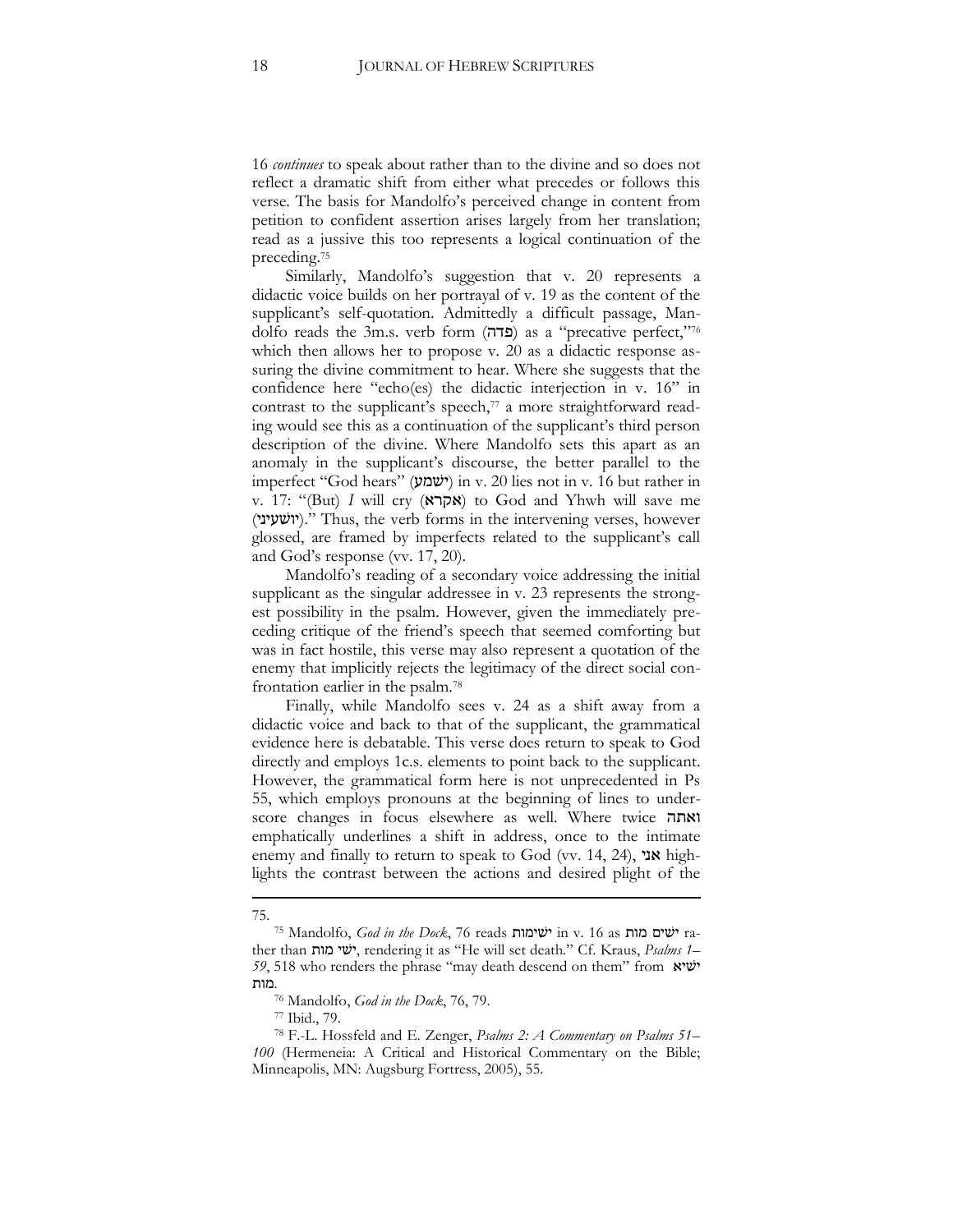enemies and the supplicant's self-description (vv. 17, 24). Though there is a clear shift in address in v. 24, it is less certain that the final verse reflects a change in voice.

While Mandolfo proposes her reading as a way of bringing sense to a difficult psalm, attending to shifts in address results in a less chaotic picture. Indeed, one of the most striking features of the psalm is that, while the intervening verses move from describing hostility in the city, to confronting a singular "friend" directly, to speaking against plural adversaries while addressing a still broader audience, and then describing a social adversary, there is no explicit direct address to Yhwh in this entire section (vv. 11–23); God is only addressed again in the final verse. By suggesting that Ps 55 moves back and forth between different voices, Mandolfo exacerbates rather than resolves its perceived chaotic flow.<sup>79</sup>

#### **PS 102**

As Mandolfo describes, the difficulty with Ps 102 lies in understanding the relationship between the outer frame that reflects an individual supplicant (vv. 2–13, 24–29) and the middle section expressing concern for Zion (v. 14–23). This dynamic has led some to classify it as a communal lament and others to propose a diachronic explanation.<sup>80</sup> Mandolfo argues that the section in Ps 102:17–23 should be seen as a secondary didactic voice "out of step with the central theme of the rest of the psalm, both in terms of grammar and content," after which "the supplicant's complaint is continued in v. 24 and finishes the psalm."<sup>81</sup> She then sees the concluding section (vv. 25–29) as an extended self-quotation to Yhwh.<sup>82</sup>

The difficulty with Mandolfo's reading lies in her attempt to account for the section about Zion she sees as spoken by the supplicant. While her initial description of vv. 14–16 "as a transition to the didactic portion" implies a logical progression, Mandolfo then suggests that the supplicant's continued complaint operates "as if the previous hymn never occurred."<sup>83</sup> Further, while Mandolfo rightly notes the shift away from direct address to God in v. 17, her appeal to a lack of 1c.s. elements in vv. 17–23 applies equally to vv. 14–16; both the Zion motif and the move away from self-referential elements occur in v. 14, not 17. In contrast to Mandolfo's description of vv. 17–23 as reflecting "third-person, hymn-like

<sup>79</sup> See Suderman, "The Cost of Losing Lament," 204–7 for an alternative reading of shifts in address in Ps 55.

<sup>80</sup> Mandolfo, *God in the Dock*, 84–85. For instance, see F.-L. Hossfeld and E. Zenger, *Psalms 3: A Commentary on Psalms 101–*150 (Hermeneia: A Critical and Historical Commentary on the Bible; Minneapolis, MN: Augsburg Fortress, 2011), 24–26.

<sup>81</sup> Mandolfo, *God in the Dock*, 86.

<sup>82</sup> Ibid.

<sup>83</sup> Ibid.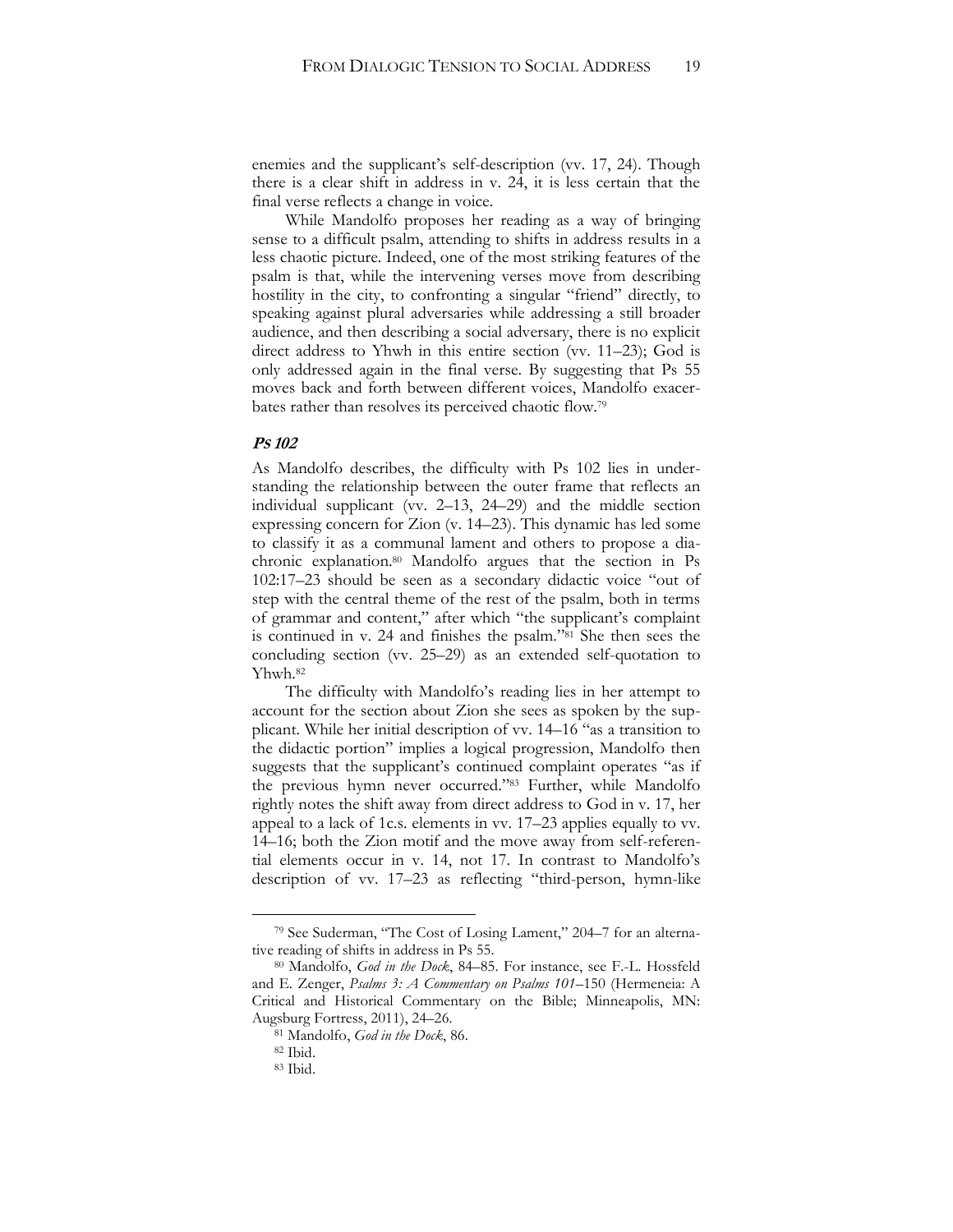language," Gerstenberger sees the emphatic second person address to God (ואתה) in v. 13 as a "hymnic introduction" to what follows.<sup>84</sup> Whereas one can agree with Mandolfo against Gerstenberger that the transition occurs with the introduction of Zion in v. 14 rather than v.  $13,$ <sup>85</sup> she does not clarify how her reading accounts for כי as initiating a distinct voice in v. 17. In fact, only in vv. 17 and 20 does Mandolfo render this term "because," while in the remaining eight occurrences she sees it as the grammatical continuation of preceding material.

Having identified it, Mandolfo does little to resolve the main interpretive difficulty here. Although she sees it as problematic to attribute vv. 17–23 to the initial supplicant, she does not adequately acknowledge that vv. 14–16 also seem out of place; it is not simply Mandolfo's proposed didactic voice that proves anomalous here but the entire Zion section (vv. 14–23), *including* the initial part that addresses the divine directly. Further, the psalm returns to use 1c.s. elements in v. 24, but without returning to address God directly.<sup>86</sup> Rather than "out of step" with the rest, vv. 17–23 continue the confidence of v. 16 and the Zion motif begun in v. 14. At best, Mandolfo's claim of discontinuity here needs further argumentation.

Once again, if one is to adopt a synchronic, rhetorical reading of the whole, hearing the entire psalm as the voice of the supplicant seems preferable while the gains of introducing a second, didactic voice are less clear. The first section of the psalm addresses God, with a shift in focus from appeal (vv. 2–3), to a description of the speaker's plight (vv. 3–12), to the confident assertion of Yhwh's enthronement (v. 13). Verse 14 introduces the Zion motif, which is clarified through a כי clause (v. 15). After v. 16 extends the recognition of Yhwh's enthronement to the "nations" and "kings," the כי statements in vv. 17 and 20 introduce the rationale for why this will occur, including the confident description of God responding to the cries of the "destitute" and "prisoner" that resonates with the psalm's opening section (vv. 18, 21). Verses 22–23 appropriately frame this section by linking back to the initial assertion in v. 16, through both the explicit repetition of יהוה שׁם and the plural noun forms that parallel those earlier (מלכי הארץ//ממלכות). In contrast, Mandolfo functionally eliminates these connections without comment by rendering the first as "his name" and the

<sup>84</sup> E.S. Gerstenberger, *Psalms, Part 2 and Lamentations* (FOTL, 15; Grand Rapids, MI: Eerdmans, 2001), 210.

<sup>85</sup> Gerstenberger (ibid.) identifies vv. 13–23 as a whole as a "communal prayer," which he then sub-divides into shorter formal elements.

<sup>86</sup> Mandolfo's translation and statement that v. 24 reflects "discussion *about*, rather than *to*, YHWH" proves at odds with her description of this verse as addressed to the "deity (2m.s.)" in the summary table initially provided. Mandolfo, *God in the Dock*, 86, 84; original emphasis.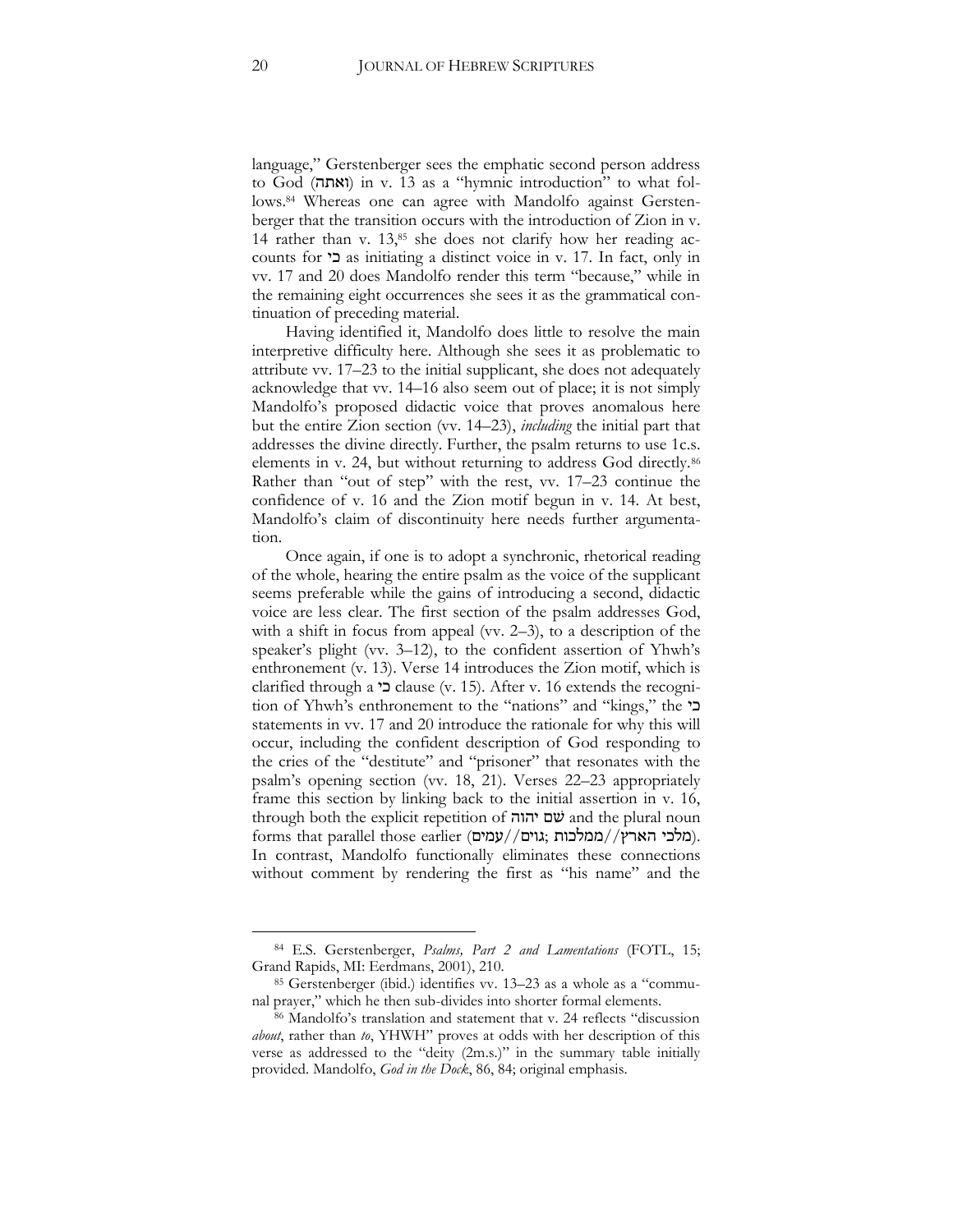plural forms as singular ("the people" and "the king").<sup>87</sup> In effect, Mandolfo's rendering of v. 23 creates an internal focus instead of the fulfillment of v. 16 beyond Israel.

Thus, while Mandolfo notes a transition to third person speech about God in v. 17, she does not discuss the grammatical basis for her reading of כי in vv. 17 and 20 or the connections between vv. 23 and 16. Further, the shift in address she identifies continues in v. 24, where the presence of explicitly 1c.s. elements means that this would be the only verse where the *supplicant* speaks of God in third person. Heard as the same voice, this verse provides a relatively seamless transition back to the speaker's plight rather than the strong disjunction Mandolfo envisions.

#### **PS 130**

While Mandolfo attributes the conclusion of Ps 130 to a secondary voice (vv. 7–8), her proposal is based largely on content rather than grammatical criteria, since the psalm shifts away from direct speech to Yhwh already in v. 5. Mandolfo's reading relies heavily on the contrast between the initial supplicant's "lack of strong confidence" and the secondary speaker's purported "absolute confidence."<sup>88</sup> However, this perceived distinction also corresponds with the explicit imperative address to Israel as the audience; the rhetorical demands of this change of audience may well occasion this shift in tone. Mandolfo's admission of a lack of tension between these proposed voices further undermines her case.<sup>89</sup>

Once again, by attending primarily to the audience being addressed the movement of the psalm poses little difficulty for a single speaker who moves from addressing Yhwh (vv. 1b–4), to selfdescription to a social audience (vv. 5–6), and finally an imperative call for others to follow her example (vv. 7–8). While Mandolfo describes Israel as the audience of the final strophe,<sup>90</sup> this is only the case in v. 7; v.8 speaks *about* both God and Israel in third person, seemingly introducing a second social audience (והוא יפדה את־ .(ישׂראל מכל עונתיו

I concur with Mandolfo that: "An individual lament need not preclude the inclusion of broader participation, or at the least, a broader audience. . . An individual lament may occur within a communal context in which the supplicant's condition serves as a lesson for all."<sup>91</sup> However, neither need it preclude the possibility that the *supplicant him/herself* may also rally the surrounding community. The second voice Mandolfo proposes here is not convincing since the shift to third person speech about God does not

<sup>87</sup> Ibid., 84.

<sup>88</sup> Ibid., 91.

<sup>89</sup> Mandolfo, *God in the Dock*, 91.

<sup>90</sup> Ibid., 90.

<sup>&</sup>lt;sup>91</sup> Ibid.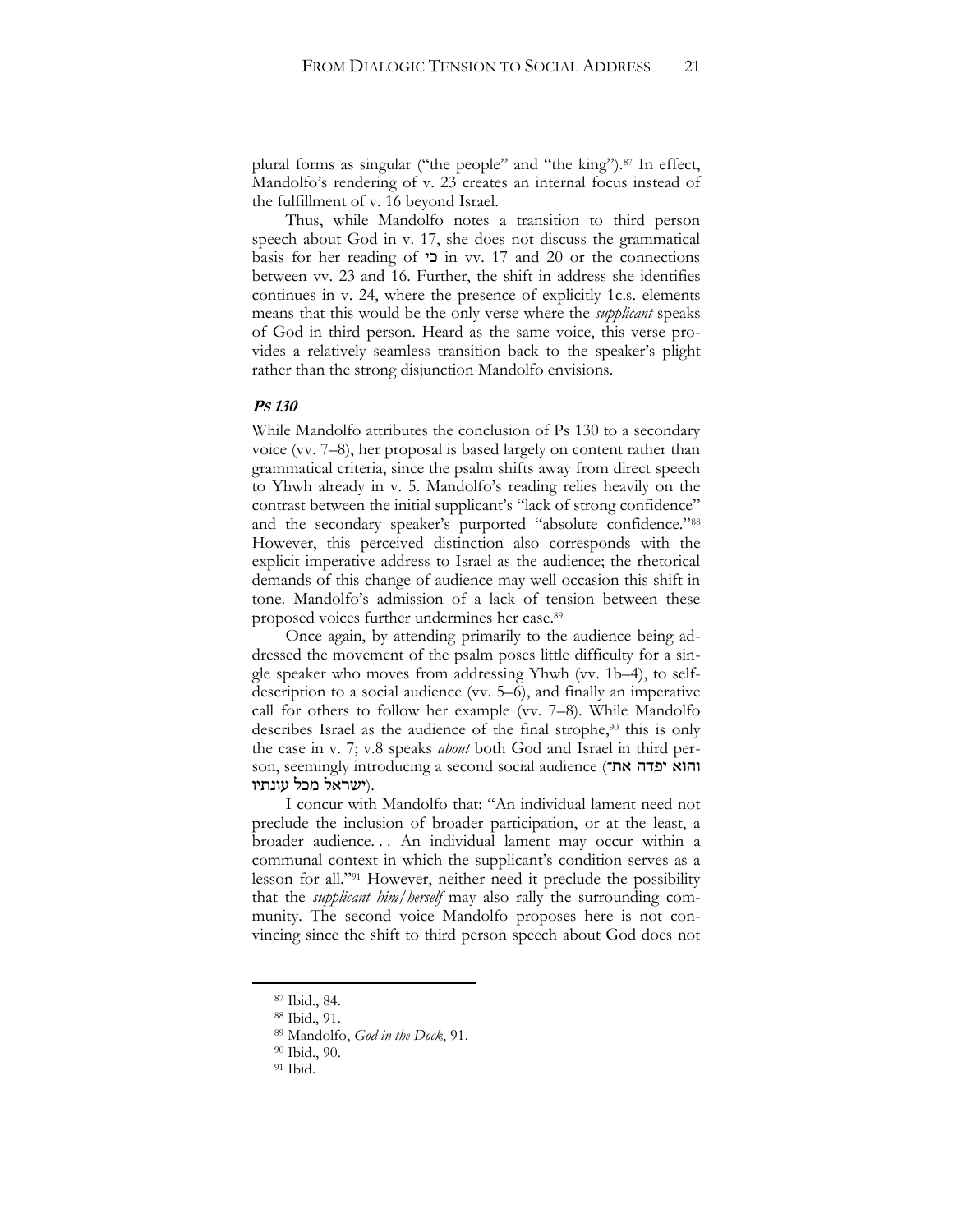coincide with her didactic voice nor does the end of the psalm reflect a different perspective than the previous verses.

#### **PSALMS 30 AND 32**

Although she focuses primarily on laments, Mandolfo concludes with two thanksgiving psalms that recall elements of this genre (Pss 30, 32). While it does shift from direct address to Yhwh to speech about the divine in third person, as in previous examples her designation of Ps 30:5–6 as a didactic voice assumes that the initial speaker does not (or cannot) rally the surrounding social audience with imperative address. This assumption proves particularly striking given her admission that "there is no way, grammatical or otherwise, to be definitive about the identity of the speaker in vv. 5– 6."<sup>92</sup>

Once again Mandolfo's judgment here coincides with her suggestion that "there is some discrepancy in world view between the supplicant's discourse of complaint and the instructional discourse," so that placing vv. 5–6 in the mouth of the initial supplicant would render them "ironic" or "tongue-in-cheek."<sup>93</sup> In doing so, however, Mandolfo does not adequately account for the psalm's overall character as thanksgiving, where recalling a former state of despair (vv. 8b–11) is framed by a thankful recognition of deliverance (vv. 2-4, 12-13).<sup>94</sup> Rather than ironic or contradictory, the invitation to the speaker's social audience to "sing to Yhwh" and recognize God's faithfulness (vv. 5–6) represents a public call for communal celebration that precedes the supplicant's fuller description of his former despair.<sup>95</sup>

Finally, Mandolfo's reading of Ps 32 both encapsulates the basic orientation of her dialogical approach and exemplifies difficulties within it. While Mandolfo also identifies vv. 1–2 as a didactic voice, the crux of the issue arises in the transition in vv. 7– 8:

v. 7 You are a hiding place for me,

you preserve me from trouble;

you encompass me with ringing shouts of deliverance. sela.

*v. 8 I will enlighten you and teach you*

*in the way which you should go*.

<sup>92</sup> Ibid., 95.

<sup>93</sup> Ibid., 95–96.

<sup>94</sup> Gerstenberger, *Psalms, Part 1*, 133–35.

<sup>95</sup> As Gerstenberger says: "The prayer, we may say, is depicting Yahweh's saving intervention for the congregation, which in turn is to join the supplicant in praise." Gerstenberger, *Psalms, Part 1*, 134.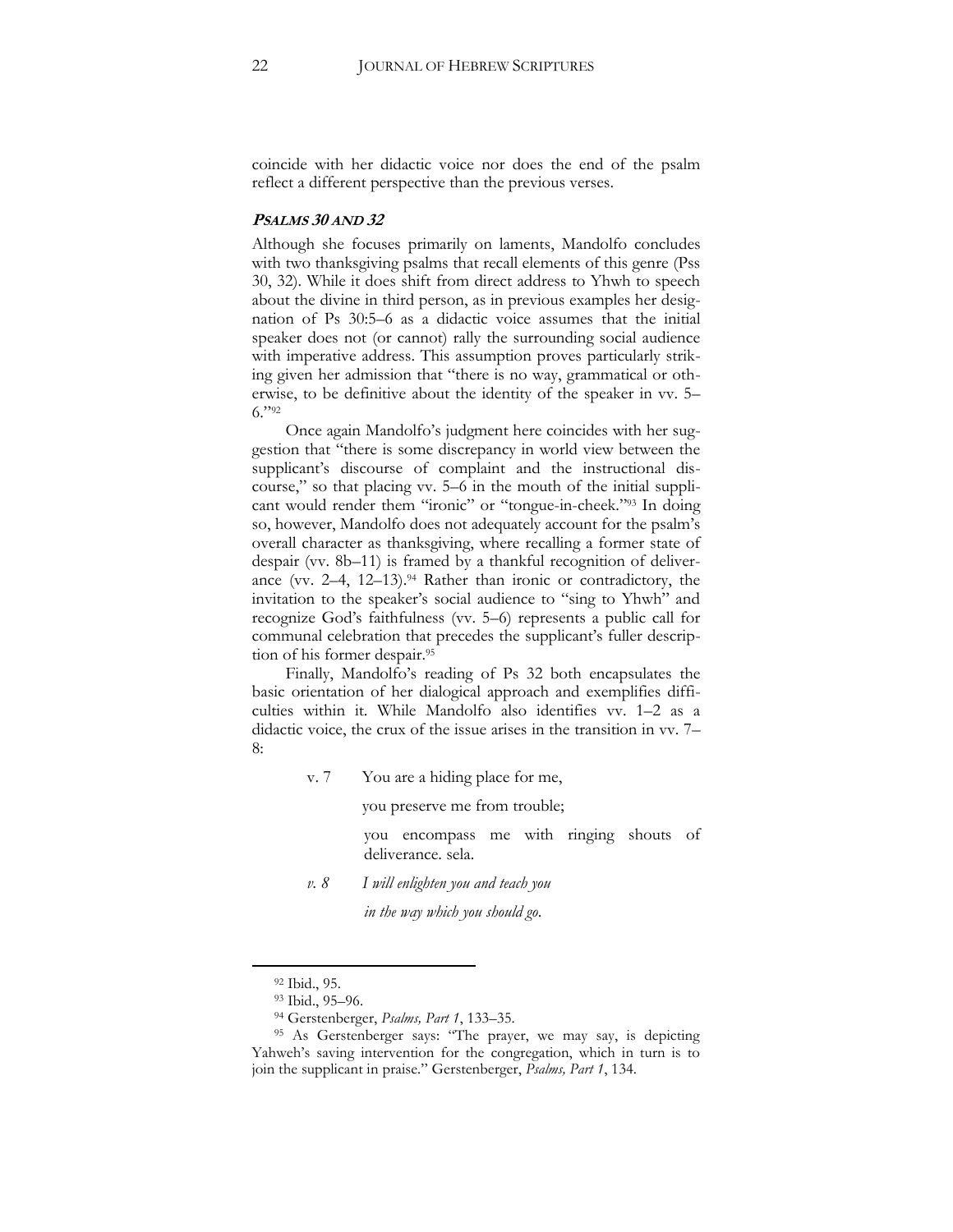#### *I will offer counsel with my eye upon you*. 96

While Mandolfo notes a shift in tone and audience here, she admits once again that "the voicing shift in v. 8 is not discernible grammatically" and even that "the pronouns used to mark the speaker and addressee remain the same in v. 8." Nonetheless, she argues for a shift to a didactic voice based on content.<sup>97</sup> Where earlier Mandolfo notes that "verses 1b–2 have *no telltale pronouns or verbal constructions* that would indicate a particular speaker or addressee,"<sup>98</sup> she passes over the three consecutive verb forms in v. 8 that emphatically underscore the 1c.s. element without comment: *I* will teach (אשׂכילך), *I* will enlighten (ואורך), and *I* will counsel (איעצה). In other words, here a clear shift to didactic speech is emphatically accompanied and introduced by the 1c.s. identification of the speaker. While Mandolfo focuses on the masculine plural audience of v. 9 and the "purely didactic" mode of v. 10, her silence regarding this key grammatical feature in v. 8 is remarkable since, employing the logic and a key criterion employed throughout the work, v. 8 should be seen as the voice of the supplicant rather than a secondary figure. Thus, while this verse does introduce a didactic portion of the psalm, applying her own logic it emerges from the initial speaker not a secondary voice.

Of all of her examples, Ps 32 most strongly illustrates the possibility Mandolfo resists throughout her study, namely that the supplicant him/herself is able to both speak to and instruct a social audience. Mandolfo's silence on the key grammatical feature emphatically stressed elsewhere reflects the basic difficulty this psalm creates for her approach, where a clear shift to didactic speech about God occurs simultaneously with 1c.s. grammatical elements pointing back to the speaker. What was raised as a possibility but dismissed as an ambiguous anomaly in Ps 7:11 emerges as a full-blown challenge to the basis of Mandolfo's approach in Ps 32; like in Ps 27, here again we must reckon with "the fact that *the supplicant plays the role of pedagogue himself*."<sup>99</sup>

#### **FROM DIALOGIC TENSION TO SOCIAL ADDRESS: ENVISIONING AN ALTERNATIVE APPROACH**

Mandolfo provides a concise summary of her project in her final chapter: "The type of discourse of primary interest to this study involves horizontal movement—words of instruction uttered by humans to humans—inserted into what is primarily vertical discourse, that is, human to deity."<sup>100</sup> Mandolfo's consistent attention to speech to a human audience, referred to here as social address,

<sup>96</sup> Mandolfo, *God in the Dock*, 99.

<sup>97</sup> Ibid., 101.

<sup>98</sup> Ibid., 100–101; emphasis added.

<sup>99</sup> Mandolfo, *God in the Dock*, 62.

<sup>100</sup> Ibid., 198.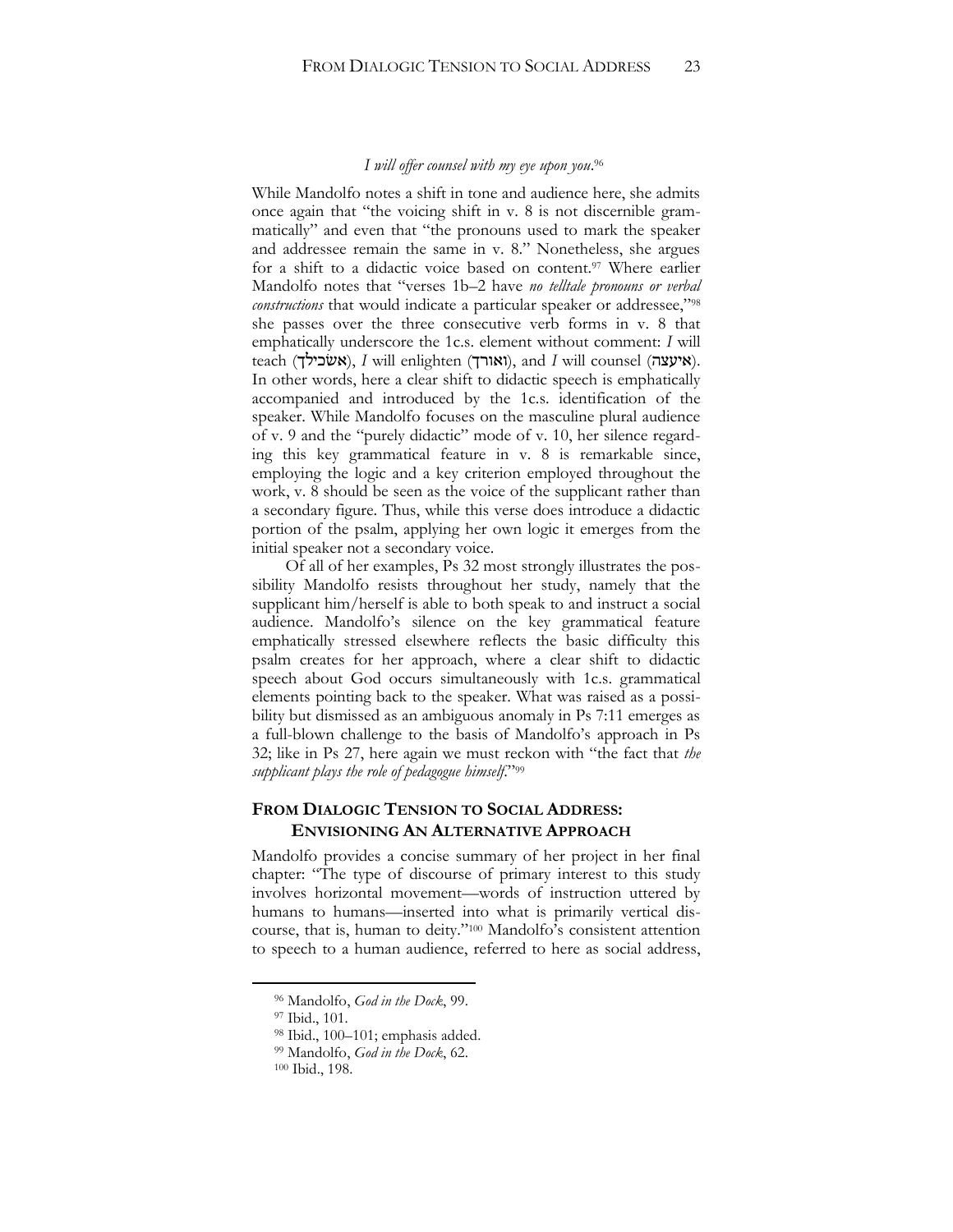proves significant since it pushes beyond the tendency to minimize such shifts.<sup>101</sup> However, Mandolfo also suggests that such humanto-human discourse is unusual and should often be attributed to a secondary voice in order to "help make sense of some of the very confusing rhetoric present in many psalms, which seem to make illogical shifts in mood, voicing and content."<sup>102</sup>

In the end, I would suggest two primary, interrelated limitations with Mandolfo's approach that demonstrate the need for more exploration. First, lament psalms contain much "horizontal" speech that is *not* didactic in nature. While Mandolfo's focus on "words of instruction" is understandable as a means of maintaining a manageable scope for her project, it artificially limits the discussion and gives the impression that speech to a social audience is less common than the grammar of the psalms reflects. Second, even when didactic material does appear, the supplicant in these psalms *is* able to "instruct" his/her social audience, as Mandolfo herself admits. This implies that the criteria of instructional speech (content) spoken to a social audience without 1c.s. elements pointing back to the supplicant (grammar) are not enough to demonstrate a secondary voice.

Rather than limit oneself to "words of instruction" or propose a secondary voice, it would be preferable to focus on identifying these shifts of address themselves in order to explore their rhetorical function more broadly. Not only can such an approach be more clearly demonstrated on grammatical grounds, but by attending to such shifts we see that, far from an aberration, speech to a social audience appears repeatedly. In this light, didactic social address by the supplicant simply reflects a further extension of this broader element of speaking to a human audience.

While a more extended discussion illustrating such an approach awaits an upcoming monograph, one brief example may suffice to demonstrate its potential. Mandolfo dismisses the presence of enemies as unreasonable, in one case asking for rhetorical effect: "would the petitioner's particular enemies be present at such

<sup>101</sup> We have seen that some scholars' assumptions of the personal nature or private setting of individual laments prompt them to place such shifts in the mind or interior world of the psalmist. Similarly, Mitchell J. Dahood's proposal of a vocative *lamedh* in light of Ugaritic parallels, which transformed *lyhwh* from speaking about the divine to addressing God directly ("O Yhwh"), also sought to rectify what he saw as a problem in the Psalms. M.J. Dahood, "Vocative *Lamedh* in the Psalter," *VT* 16 (1966), 299–311. For a critique of Dahood's argument based on his use of Ugaritic parallels and the literary context of the psalms respectively, see P.D. Miller, Jr., "Vocative Lamed in the Psalter: A Reconsideration," *UF* 11 (1979), 617–37 and W.D. Suderman, "The Vocative *Lamedh* and Shifting Address in the Psalms: Reevaluating Dahood's Proposal," *VT* 65 (2015), 297–312.

<sup>102</sup> Mandolfo, *God in the Dock*, 3.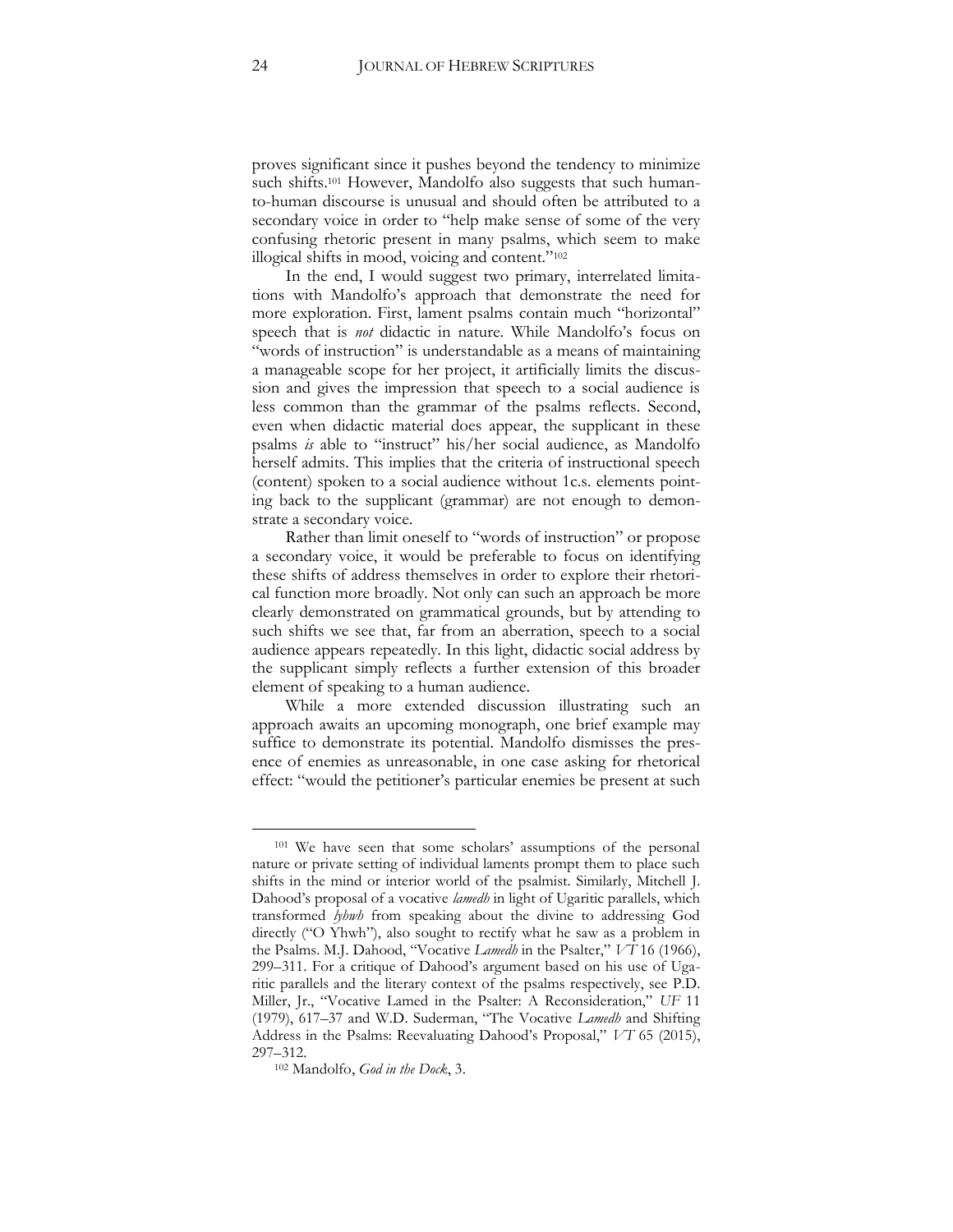a ritual?". <sup>103</sup> However, Gerald T. Sheppard has proposed this very possibility elsewhere in response to Claus Westermann:

On this point, I am proposing the opposite circumstance, namely, that prayers are assumed to be overheard or, later, heard about by friends and enemies alike; and furthermore, "enemies" mentioned in these prayers, as often as not, belong to the very same social setting in which one prays. The presence of overhearing "enemies" is integral to the prayer situation and influences the perceived function of prayer socially, rhetorically, religiously, and politically.<sup>104</sup>

Mandolfo's attention to the "rhetorical *roles* within each psalm" allows for the possibility of such speech being heard or overheard by a social audience.<sup>105</sup>

Given the parameters of her study, Mandolfo does not explore the rhetorical significance of address to a social audience that is not instructional in nature. Also, by removing instruction to a human audience from the mouth of the original speaker, she tends to eliminate the possibility that the articulation of lament *itself*  represents a means to confront the social enemy.<sup>106</sup> Indeed, despite noting that the supplicant can and does turn to address a social audience within the examples she provides (Pss 7; 27; 30; 32; 55), Mandolfo does not develop the implications of this observation. Where she repeatedly discovers (or creates) a complex dialogue between two voices, she consistently dismisses the other, and more grammatically straightforward, possibility of hearing the psalm as a unified "voice." Thus, while beyond the scope of the current article, it is worth reconsidering Mandolfo's claim that, "It is common throughout the psalms to hear the supplicant complain about enemies, *but it is rare to hear them directly addressed*."<sup>107</sup>

Finally, at various points the broader canonical context reinforces the type of social dynamics, human audience and rhetorical function of lament being proposed here. To cite three particularly salient examples: the superscriptions of several psalms effectually place readers as (biblical) David's social audience in various contexts (fleeing Absalom in Ps 3; hiding from Saul in a cave in Ps 57; etc.);<sup>108</sup> the extended dialogues within the book of Job emerge from the responses of the "friends," who have heard Job's initial lament on the ground in Job 3;<sup>109</sup> and Jesus crying "My God, my God, why

<sup>103</sup> Mandolfo, *God in the Dock*, 32.

<sup>104</sup> Sheppard, " 'Enemies' and the Politics of Prayer," 72.

<sup>105</sup> Mandolfo, *God in the Dock*, 29; original emphasis. For the distinction between "hearing" and "overhearing," cf. Sheppard, " 'Enemies' and the Politics of Prayer," 69–78 and Suderman, "Are Individual Complaint Psalms Really Prayers?," 163–69.

<sup>106</sup> Sheppard, " 'Enemies' and the Politics of Prayer," 75–78.

<sup>107</sup> Mandolfo, *God in the Dock*, 32; emphasis added.

<sup>108</sup> Sheppard, " 'Enemies' and the Politics of Prayer," 78–79.

<sup>109</sup> Ibid., 72–73.